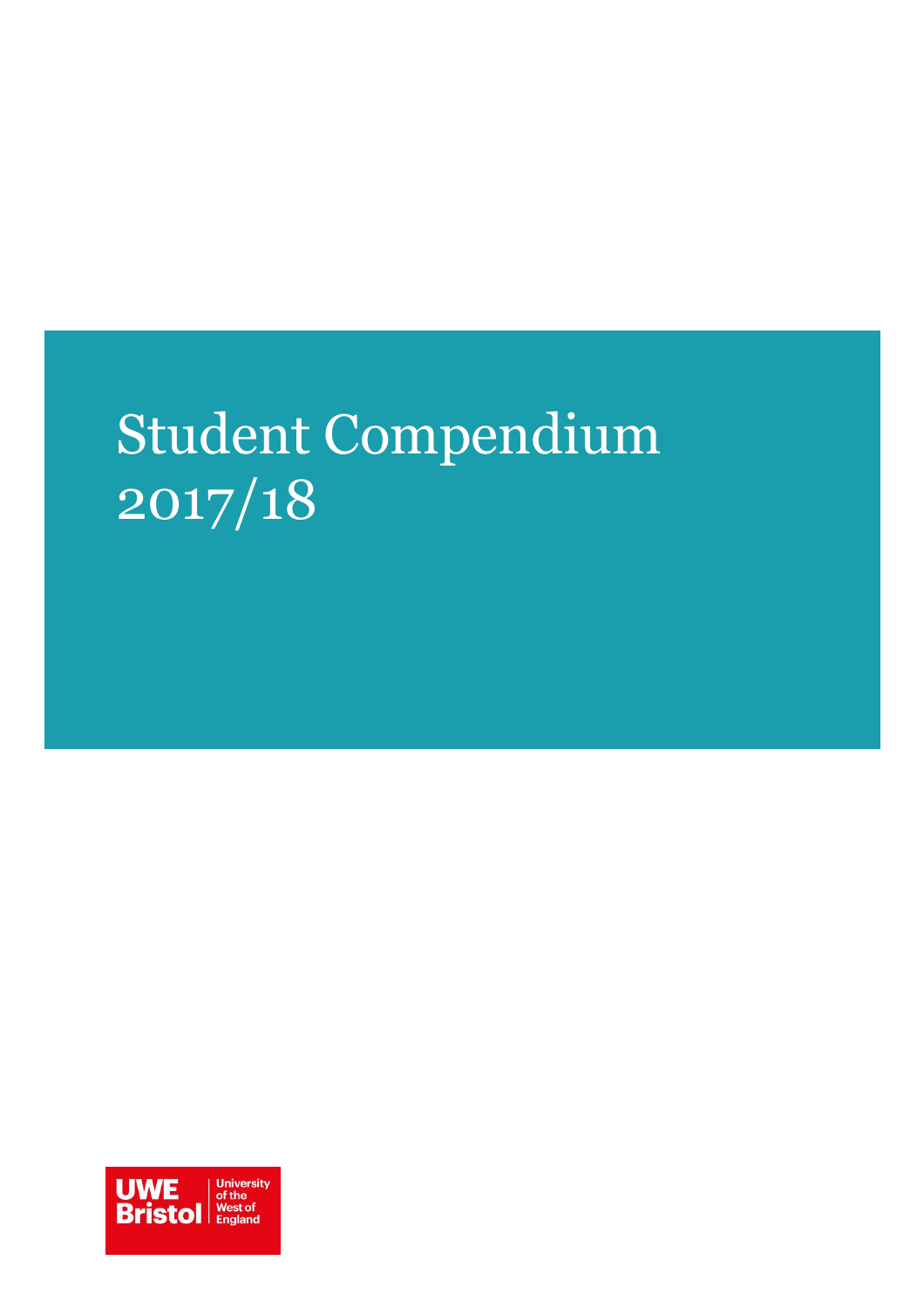## **Contents**

| Ethnicity. | 21 |
|------------|----|
|            |    |
|            |    |
|            |    |
|            |    |
|            |    |
|            |    |
|            |    |
|            |    |
|            |    |
|            |    |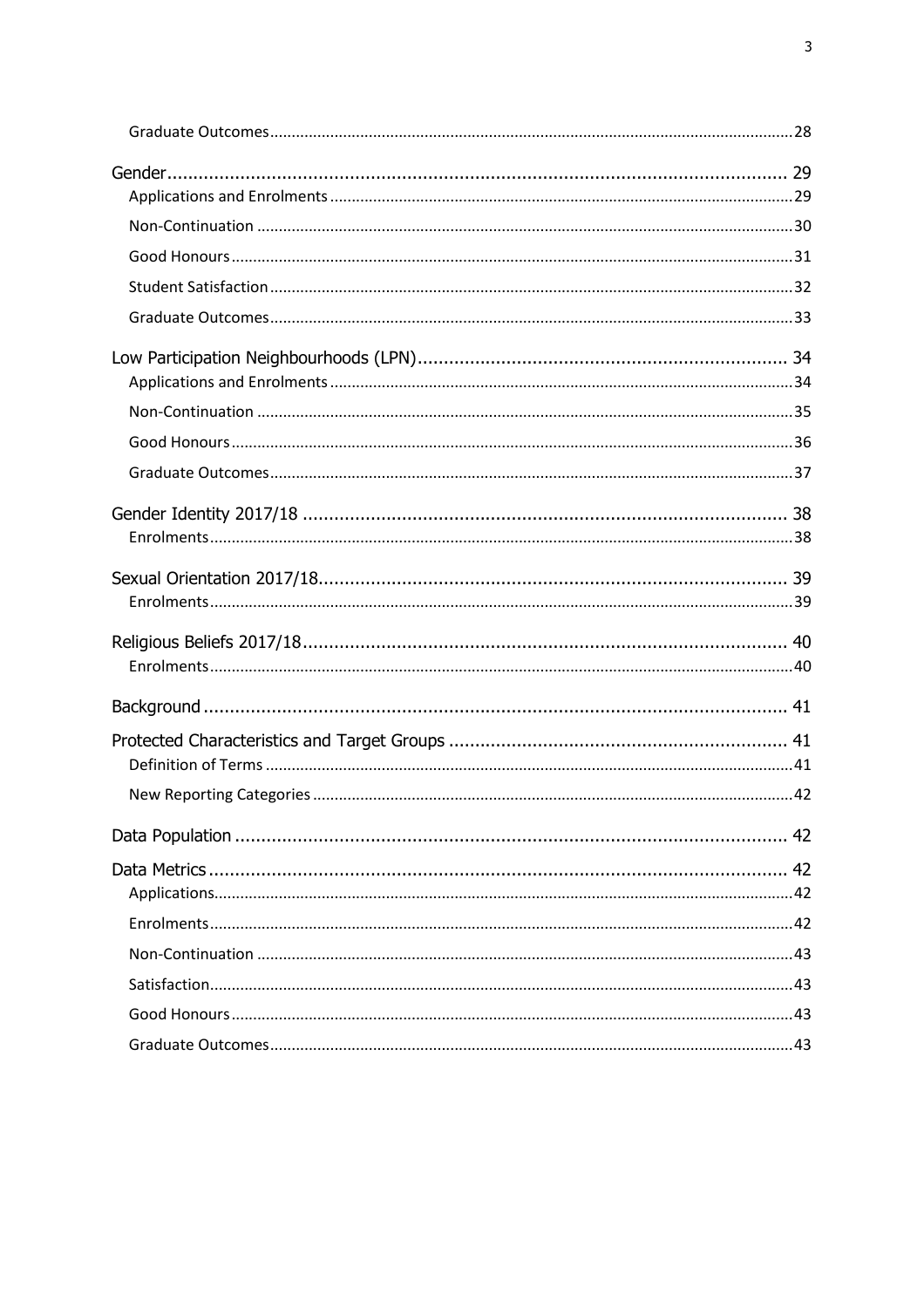## <span id="page-3-0"></span>**University Analysis 2017/18**

This student compendium summarises and describes the student lifecycle for undergraduate home students according to protected characteristic and widening participation (WP) target group. It uses two main data sets: a full student count of all students enrolled in each academic year and a set of KPI metrics broken down by WP group.

## **See pages 41-43 for an explanation of the acronyms and technical terms used in this document.**

|                                     | Age<br>(mature vs young)                                                                                                                                                                              | <b>Disability</b><br>(disabled vs non-<br>disabled)                                                                                                                                                                   | <b>Ethnicity</b><br>(BME vs white)                                                                                                                                                                         | Gender<br>(Male vs female)                                                                                                                                                                                               | <b>Low Participation</b><br><b>Neighbourhoods</b><br>(LPN vs other young)                                                                                                                             |
|-------------------------------------|-------------------------------------------------------------------------------------------------------------------------------------------------------------------------------------------------------|-----------------------------------------------------------------------------------------------------------------------------------------------------------------------------------------------------------------------|------------------------------------------------------------------------------------------------------------------------------------------------------------------------------------------------------------|--------------------------------------------------------------------------------------------------------------------------------------------------------------------------------------------------------------------------|-------------------------------------------------------------------------------------------------------------------------------------------------------------------------------------------------------|
| Applications and<br>Enrolments      | Applications<br>$\bullet$ $\bullet$<br>from mature<br>students are<br>decreasing, but the<br>conversion rate is<br>higher than for young<br>students.                                                 | <b>Applications</b><br>$\circ$ $\circ$<br>from disabled<br>students continue to<br>increase, but the<br>proportion enrolling<br>has slightly<br>decreased.                                                            | The proportion<br>$^{\circ}$ $^{\circ}$<br>of BME<br>students applying has<br>slightly increased, but<br>the proportion<br>enrolling has<br>remained steady.                                               | The gender<br>$\circ$ $\circ$<br>divide for<br>$\widetilde{\phantom{aa}}$<br>applications is<br>closing, and the gap<br>between males and<br>females enrolling is<br>similar to last year.                               | The proportion<br>່∘∘<br>of LPN<br>≂<br>students applying to<br>UWE is slightly less<br>than last year,<br>although enrolments<br>are about the same.                                                 |
| Non-Continuation                    | The non-<br>$\circ$ $\circ$<br>continuation<br>rate for mature<br>students has<br>increased by 2.5pp<br>and is now higher<br>than the rate for<br>young students.                                     | The non-<br>$^{\circ}$ $^{\circ}$<br>continuation<br>rate for disabled<br>students has<br>increased by 3pp to<br>be 1pp higher than<br>for non-disabled<br>students.                                                  | The BME non-<br>$^{\circ}$ $^{\circ}$<br>continuation<br>rate is now lower<br>than the rate for<br>White students, and<br>the gap between the<br>two remains small.                                        | The non-<br>$\circ$ $\circ$<br>continuation<br>rate has slightly<br>increased for males<br>and females. The gap<br>has slightly closed,<br>but rates for males<br>remain higher.                                         | The non-<br>$\circ$ $\circ$<br>continuation<br>rate for LPN young<br>students remains<br>higher than for other<br>young students. The<br>gap has slightly<br>narrowed.                                |
| Good Honours                        | <b>Mature</b><br>$\circ$ $\circ$<br>students were<br>significantly less likely<br>to achieve good<br>honours than young<br>students. The gap<br>between the two<br>groups is growing.                 | There is no<br>$\circ$ $\circ$<br>negative effect<br>of disability on good<br>honours rates -<br>disabled students<br>achieved more good<br>honours than non-<br>disabled students                                    | <b>BME</b> students<br>$^{\circ}$<br>are<br>significantly less likely<br>to achieve good<br>honours than White<br>students, with the<br>gap growing to 25pp<br>this year (compared<br>to 22pp in 2016/17). | Male students<br>$\sim$<br>are 4pp less<br>likely to achieve good<br>honours than female<br>students, although<br>the gap has closed<br>slightly since last<br>year.                                                     | <b>LPN Young</b><br><b>°°</b><br>students were<br>more likely to achieve<br>good honours than<br>other students, and<br>the proportion of LPN<br>students receiving<br>good honours is<br>increasing. |
| atisfaction<br>Student<br>Satisfact | Overall, young<br>$\circ$ $\circ$<br>$\smile$<br>and mature<br>students were equally<br>satisfied with their<br>university experience.<br>Mature student<br>satisfaction is higher<br>than last year. | <b>Students with</b><br>ົ••`<br>specific<br>learning difficulties<br>had the highest<br>overall satisfaction,<br>but students with<br>'other' impairments<br>had the lowest.                                          | Asian and<br>$\sim$<br><b>Black students</b><br>had the highest<br>overall satisfaction,<br>and satisfaction for<br>all BME groups is<br>higher than last year.                                            | Male students<br>$\circ$ $\circ$<br>had slightly<br>lower overall<br>satisfaction than<br>female students,<br>although the score is<br>1pp higher than last<br>year.                                                     | Not measured in NSS                                                                                                                                                                                   |
| Graduate Outcomes                   | Mature<br>$\circ \circ$<br>students are<br>more likely to be in<br>graduate level<br>employment, but less<br>likely to progress to<br>further study                                                   | <b>Disabled</b><br>$\circ$ $\circ$<br>students had<br>poorer graduate<br>outcomes than non-<br>disabled students.<br>Students with specific<br>learning difficulties<br>had much worse<br>outcomes than last<br>year. | The proportion<br>$^{\circ}$<br>of BME<br>students achieving a<br>good graduate<br>outcome is very<br>similar to that of<br>White students. The<br>unemployment rate<br>has halved for BME<br>students.    | Male and<br>$\circ$ $\circ$<br>female<br>students were equally<br>likely to achieve good<br>graduate outcomes.<br>Unemployment<br>among male students<br>has decreased and is<br>now the same as for<br>female students. | <b>LPN</b> students<br>$\sim$<br>were more<br>likely than other<br>students to achieve a<br>good graduate<br>outcome.                                                                                 |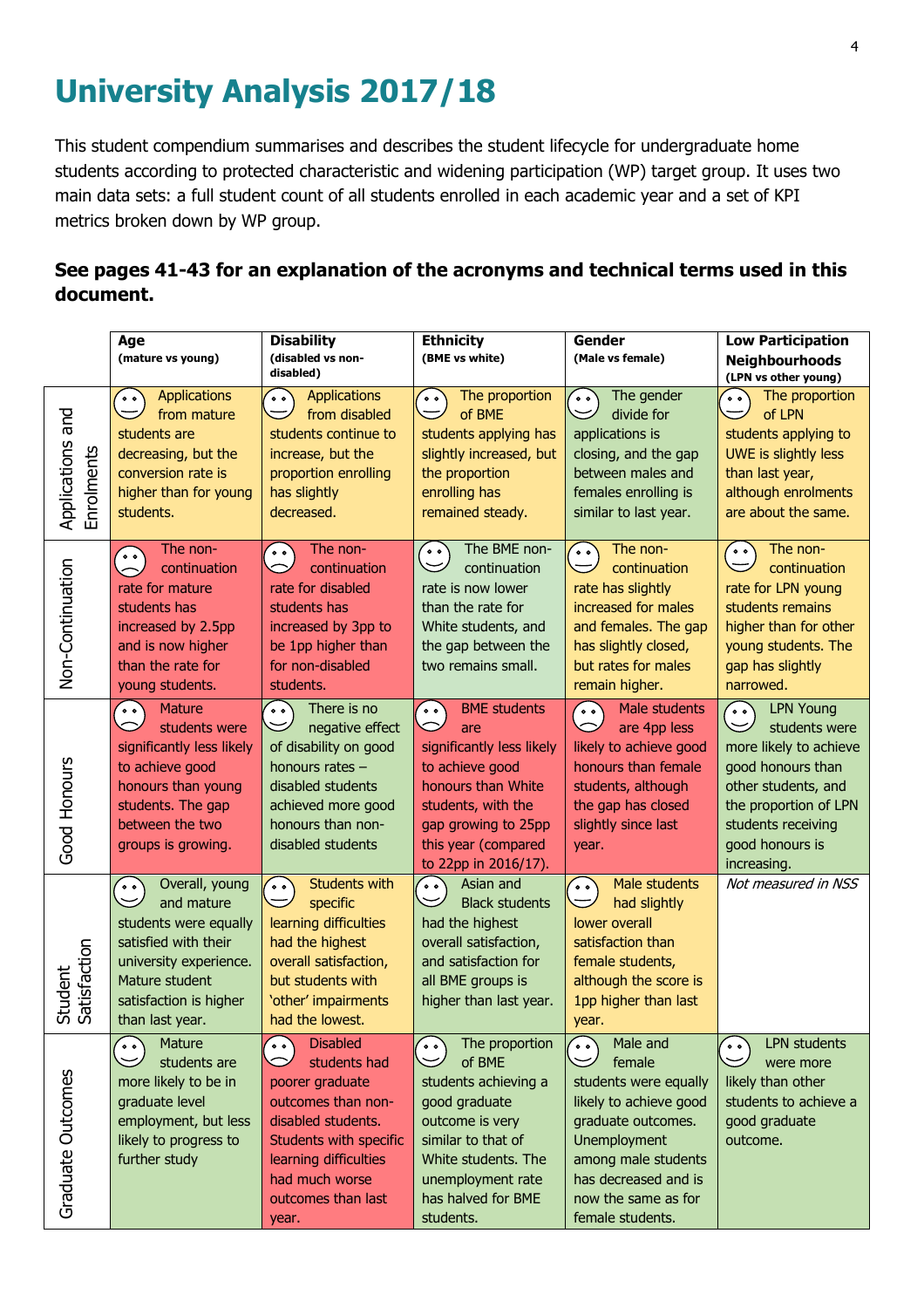## <span id="page-4-0"></span>**Age**

## <span id="page-4-1"></span>**Applications and Enrolments**

#### **2017/18 Data**

|                     | <b>Under 21</b> | $21+$ |
|---------------------|-----------------|-------|
| <b>Applications</b> | 23388           | 5696  |
| % Applications      | 80              | 20    |
| <b>Enrolments</b>   | 4781            | 1407  |
| % Enrolments        | 77              | 23    |



- In 2017/18 a fifth of applications came from mature students. This is a smaller proportion than in 2016/17, when 24% of applications came from mature students, and indicates a continuing decline in applications from these students.
- There was a smaller drop in the proportion of mature students enrolling at UWE Bristol: 23% in 2017/18 compared to 24% in 2016/17. This is reflected in a more favourable conversion rate for mature students (57%) compared to young students (33%), which suggests that although mature students are less likely to apply to UWE, those that do are more likely to be successful in gaining a place.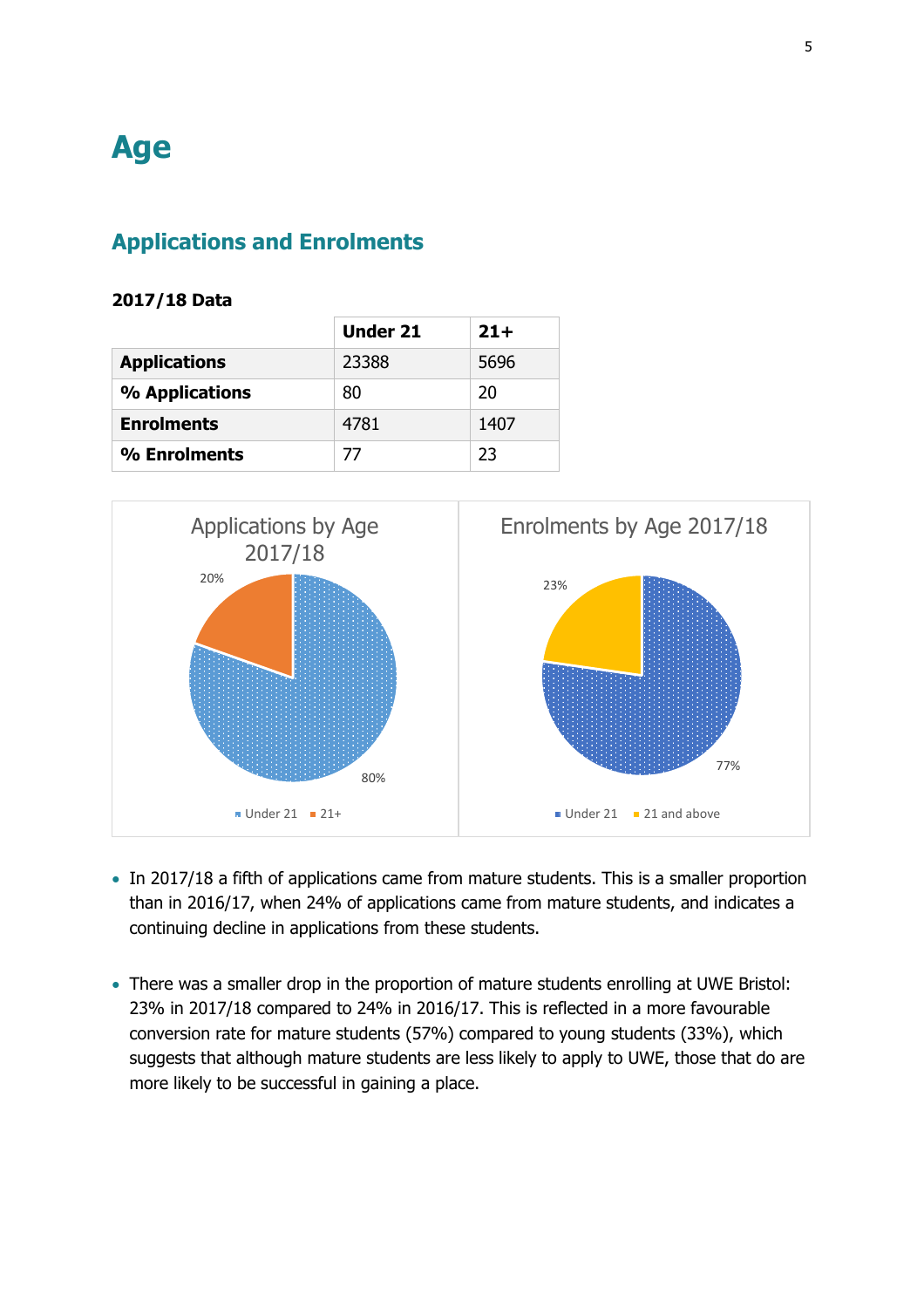## <span id="page-5-0"></span>**Non-Continuation**

#### **2017/18 Data**

|                         | Under 21 | $21+$ |
|-------------------------|----------|-------|
| <b>Non-Continuation</b> | 115      | 398   |
| % Non-Continuation      | 9.3      | 8.7   |



- The rate of non-continuation for under 21's has stayed the same from 2016/17 to 2017/18 (both at 8.7%).
- The rate of non-continuation for students aged 21 and over has increased by 2.5pp from 2016/17 to 2017/18. This is also the only instance in the three years of data where the 21 and over non-continuation rate is higher than that of the under 21s.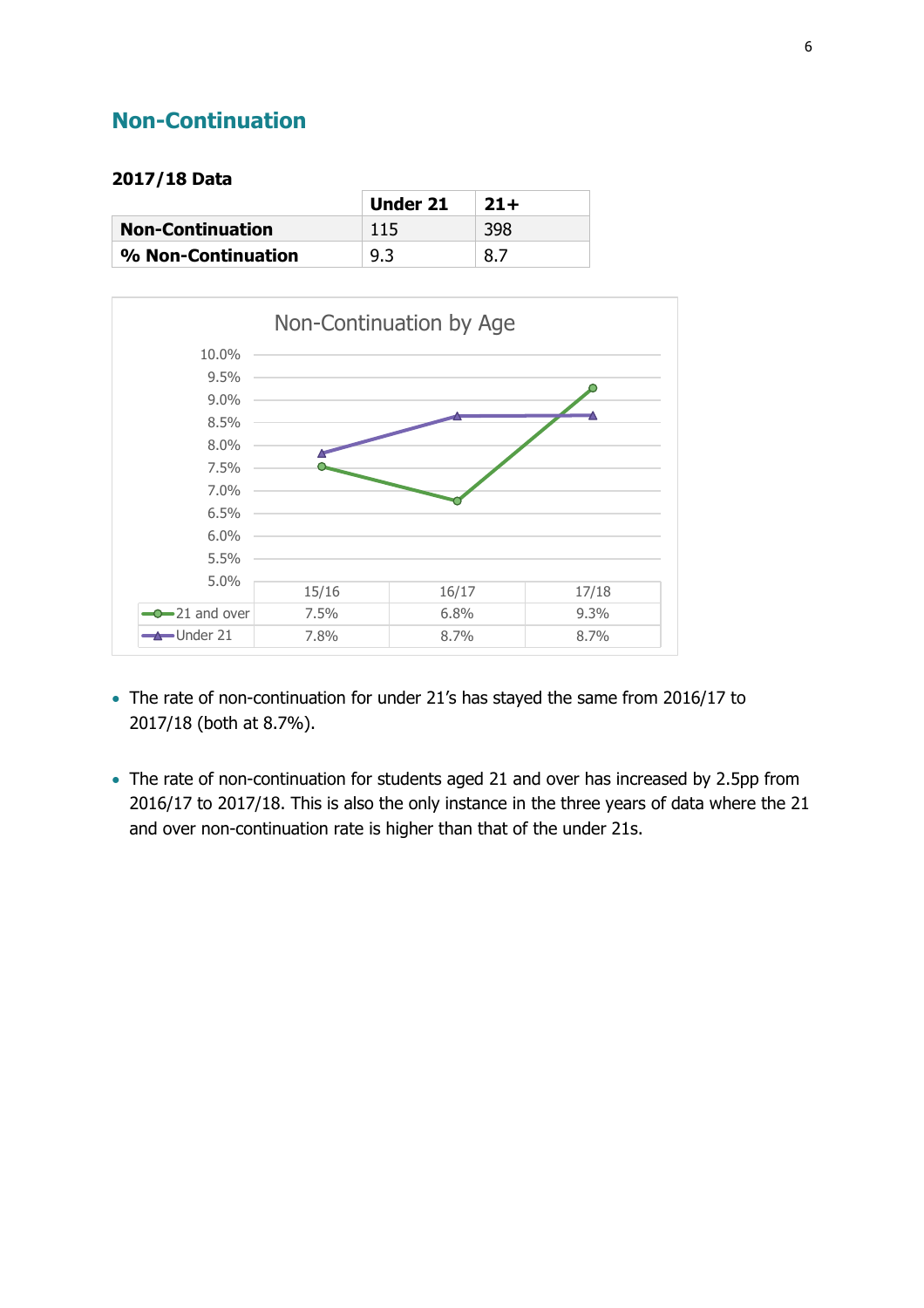## <span id="page-6-0"></span>**Good Honours**

#### **2017/18 Data**

|                     | Under 21 | $21+$ |
|---------------------|----------|-------|
| <b>Good Honours</b> | 3613     | 1168  |
| % Good Honours      | 79.2     | 68.8  |



- There is a 10pp gap between good honours rates for young and mature students, with mature students much less likely to achieve a 2:1 or first.
- The gap between the two age groups is growing, which is due both to a lower proportion of mature students achieving good honours and an increase in young students achieving good honours.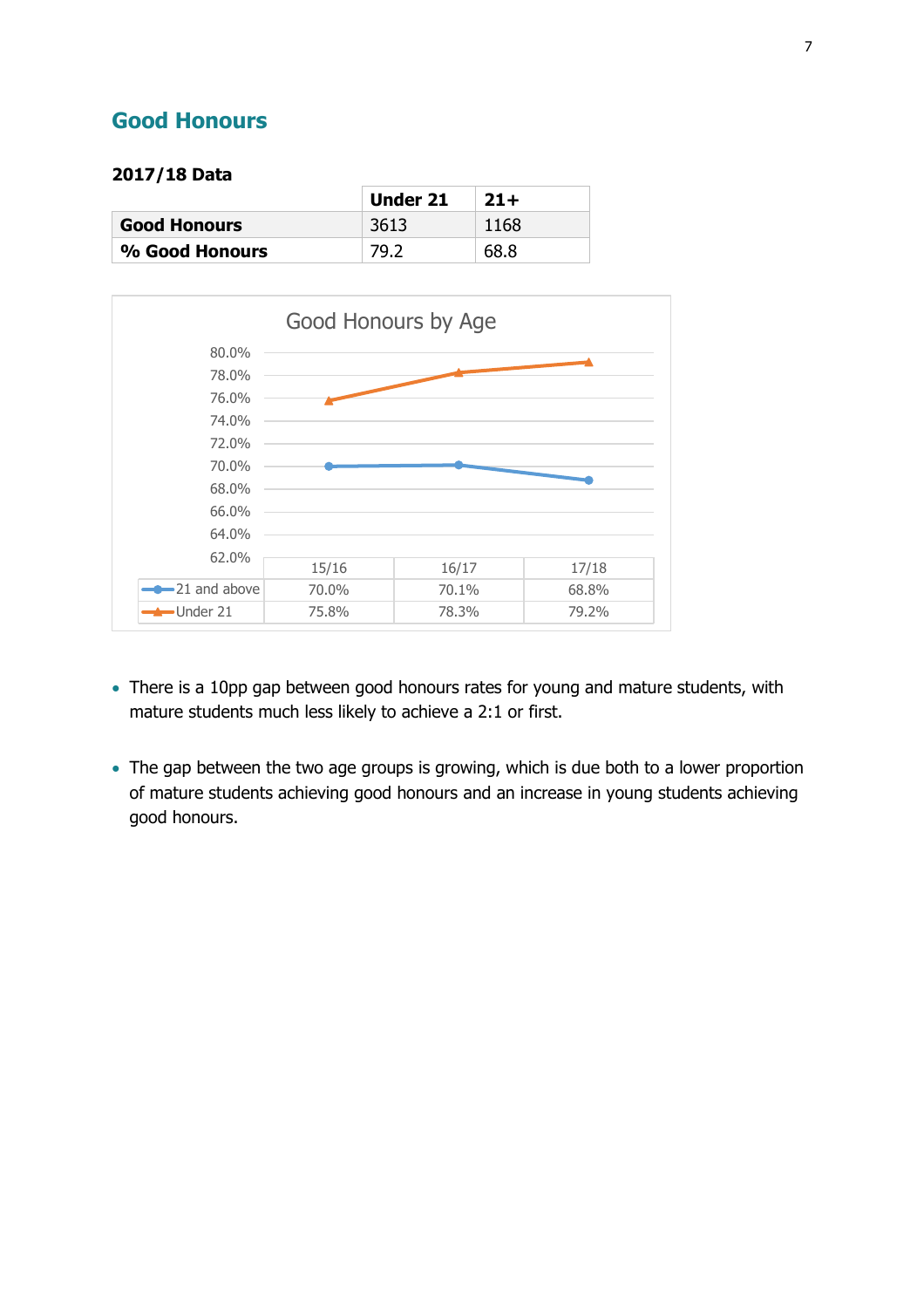## <span id="page-7-0"></span>**Student Satisfaction**

#### **Response Rate 2017/18 Data**

|                         | <b>Under 21</b> | $21+$ |
|-------------------------|-----------------|-------|
| <b>No. of Responses</b> | 2936            | 949   |
| Response Rate           | 81%             | 78%   |

#### **Responses 2017/18 Data**

|                                    | <b>Under 21</b> | $21+$ |
|------------------------------------|-----------------|-------|
| <b>Teaching</b>                    | 87              | 89    |
| <b>Learning Opportunities</b>      | 86              | 89    |
| <b>Assessment and Feedback</b>     | 76              | 81    |
| <b>Academic Support</b>            | 85              | 86    |
| <b>Organisation and Management</b> | 82              | 80    |
| <b>Learning Resources</b>          | 91              | 91    |
| <b>Learning Community</b>          | 84              | 83    |
| <b>Student Voice</b>               | 75              | 78    |
| <b>Overall Satisfaction</b>        | 89              | 89    |

- Overall, young and mature students were equally satisfied with their university experience.
- Mature student satisfaction has increased by 2pp since 2016/17, and 6pp since 2015/16.
- Furthermore, mature student satisfaction has increased in six areas (Teaching, Assessment and Feedback, Academic Support, Organisation and Management, Learning Resources and Student Voice). In particular, Assessment and Feedback saw a 5pp increase from 2016/17, jumping from 76% satisfaction to 81%.
- This year satisfaction plateaued for Learning Opportunities, and fell by 1pp for Learning Community.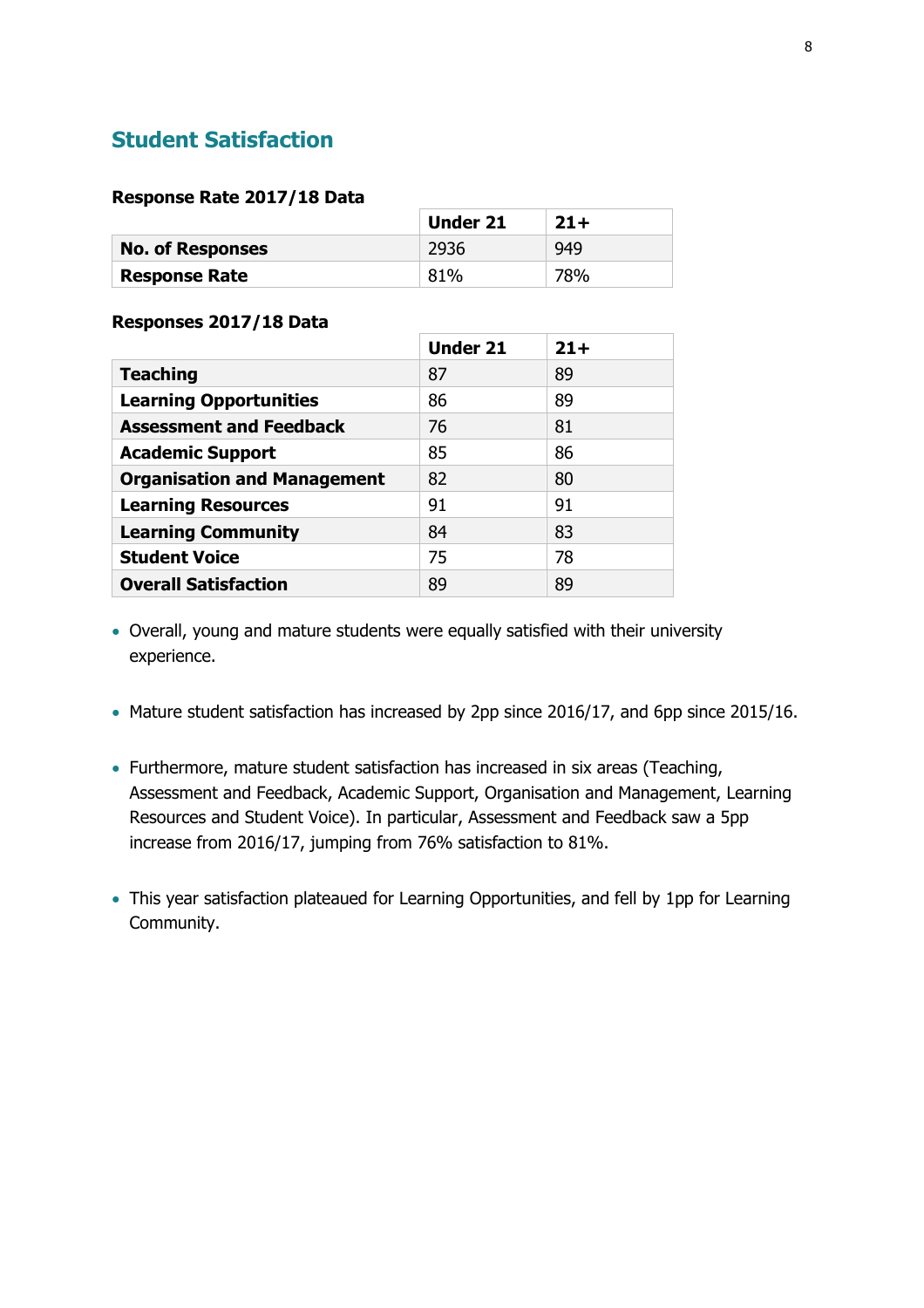## <span id="page-8-0"></span>**Graduate Outcomes**

#### **2016/17 Data**

|                                        | <b>Under 25</b> | 25-34 | Over 34 |
|----------------------------------------|-----------------|-------|---------|
| $KPI$ %                                | 72              | 85    | 90      |
| <b>Professional and Managerial %</b>   | 71              | 86    | 93      |
| Study %                                | 15              | 13    | 12      |
| Self-Employed/ Starting Own Business % | 5               | 4     |         |
| <b>Unemployed %</b>                    | $\overline{4}$  | 3     | 5       |
| <b>Response Rate %</b>                 | 83              | 82    | 87      |

 Young students (those under 25, who would have started their course when they were under 21) were least likely to be in professional or managerial employment. The proportion in this category decreased by 3pp compared to 2015/16. This group were also the most likely to be undertaking further study, with graduates in the oldest age category (over 34) least likely.

- Levels of professional level employment increased as age increased, with the vast majority of graduates over the age of 34 falling into this category.
- Young students were most likely to be self-employed or starting their own business, and graduates over 34 were the least likely. This is a reversal of last year's trend.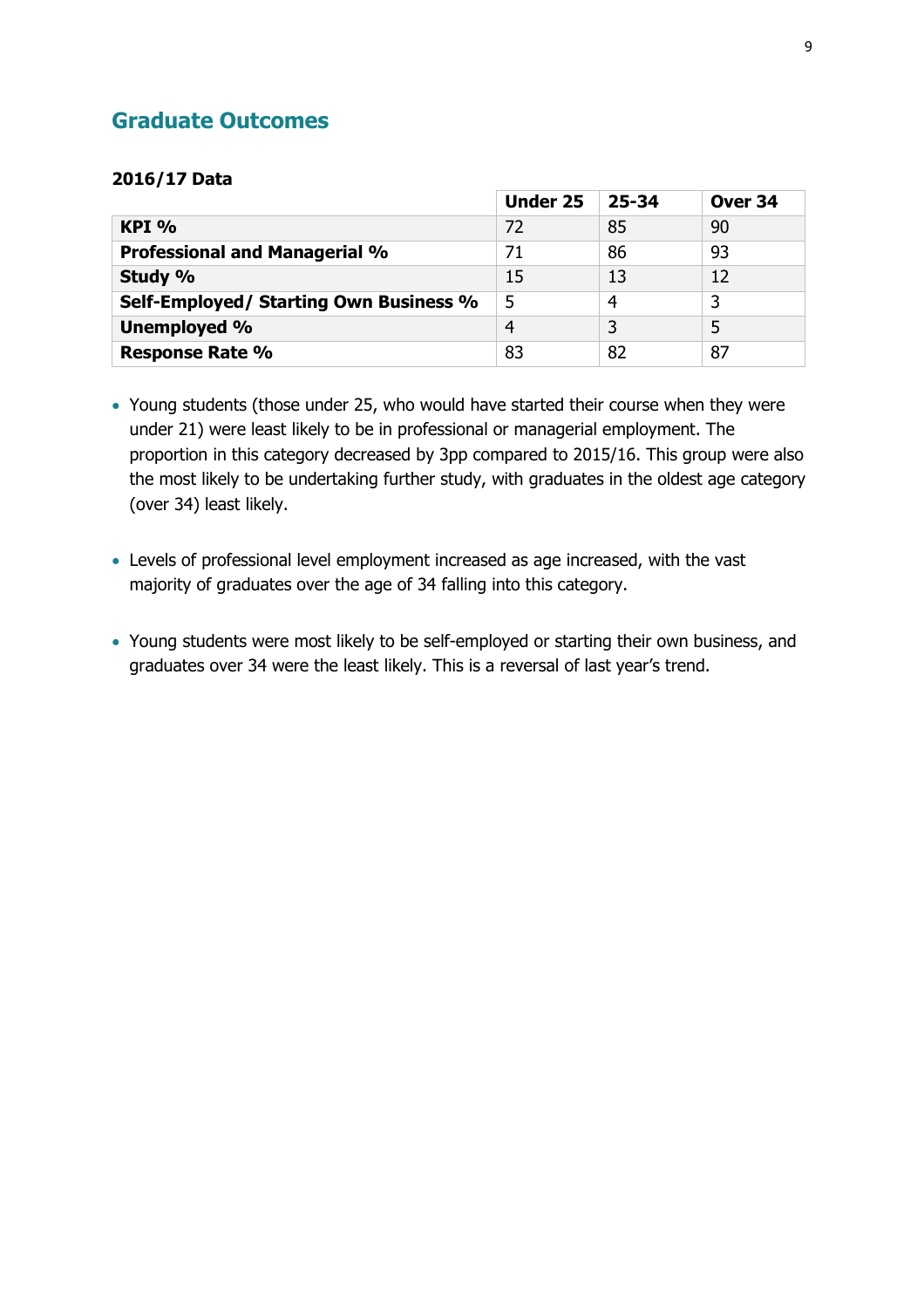## <span id="page-9-0"></span>**Disability**

## <span id="page-9-1"></span>**Applications and Enrolments**

### <span id="page-9-2"></span>Applications and Enrolments by Disability

|                     | <b>Disabled</b> | <b>Non-Disabled</b> |
|---------------------|-----------------|---------------------|
| <b>Applications</b> | 3495            | 25589               |
| % Applications      | 12              | 88                  |
| <b>Enrolments</b>   | 998             | 5190                |
| % Enrolments        | 16              | 84                  |



- In 2017/18, 12% of applications came from disabled students. There has been a slight year-on-year increase in the proportion of applicants declaring a disability for the past 3 years.
- The total proportion of disabled students enrolling at UWE in 2017/18 was 16%, which is 2pp less than 2016/17.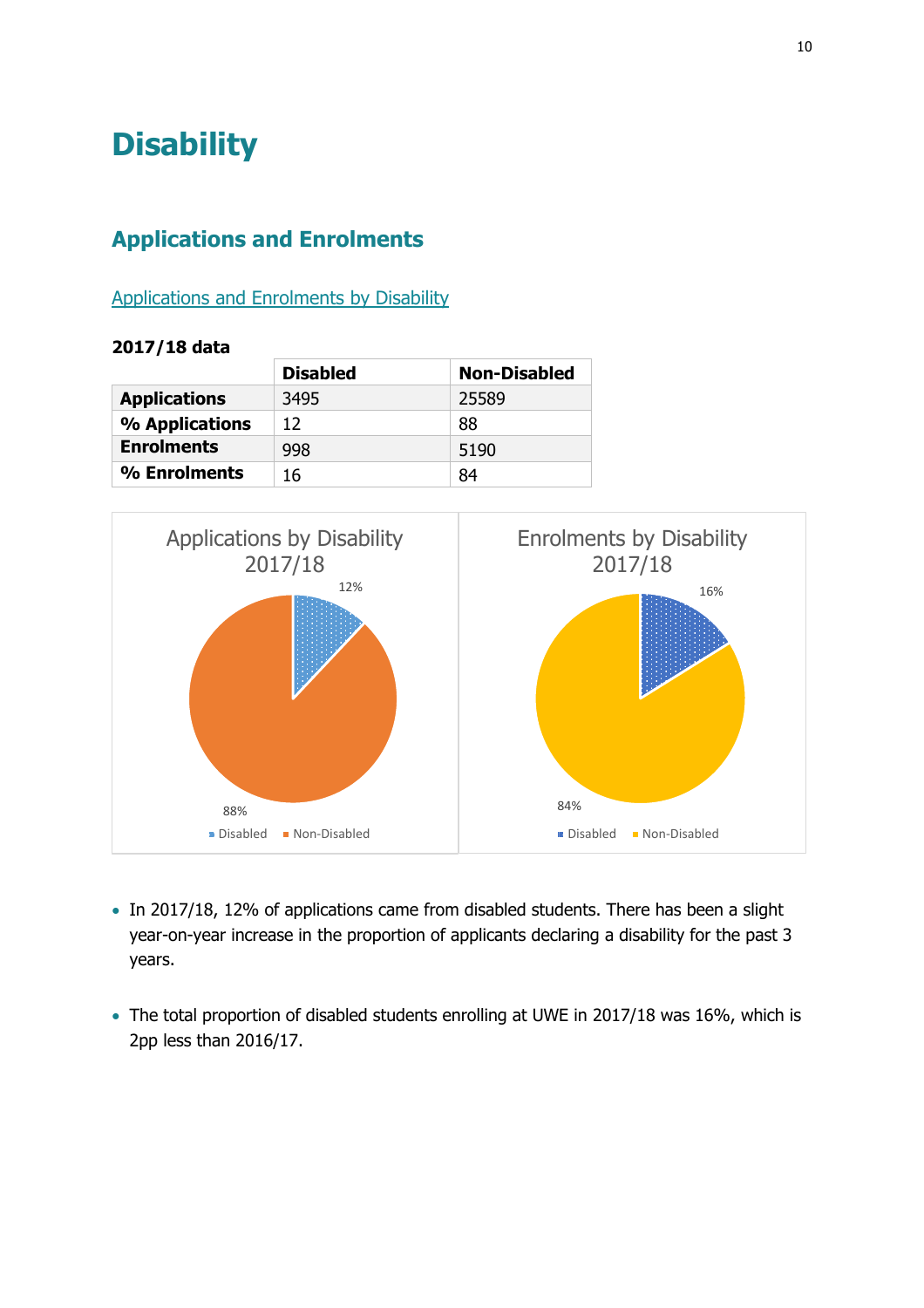## <span id="page-10-0"></span>Applications and Enrolments by DSA

|                     | <b>Disabled</b><br>with DSA | <b>Disabled</b><br>without DSA | <b>Disabled DSA</b><br><b>Unknown</b> |
|---------------------|-----------------------------|--------------------------------|---------------------------------------|
| <b>Applications</b> | N/A                         | N/A                            | N/A                                   |
| % Applications      | N/A                         | N/A                            | N/A                                   |
| <b>Enrolments</b>   | 437                         | 37                             | 526                                   |
| % Enrolments        | 44                          | 4                              | 53                                    |

#### **2017/18 data**



 44% of disabled students enrolling at UWE in 2017/18 received DSA. This is slightly lower than the previous year (47%)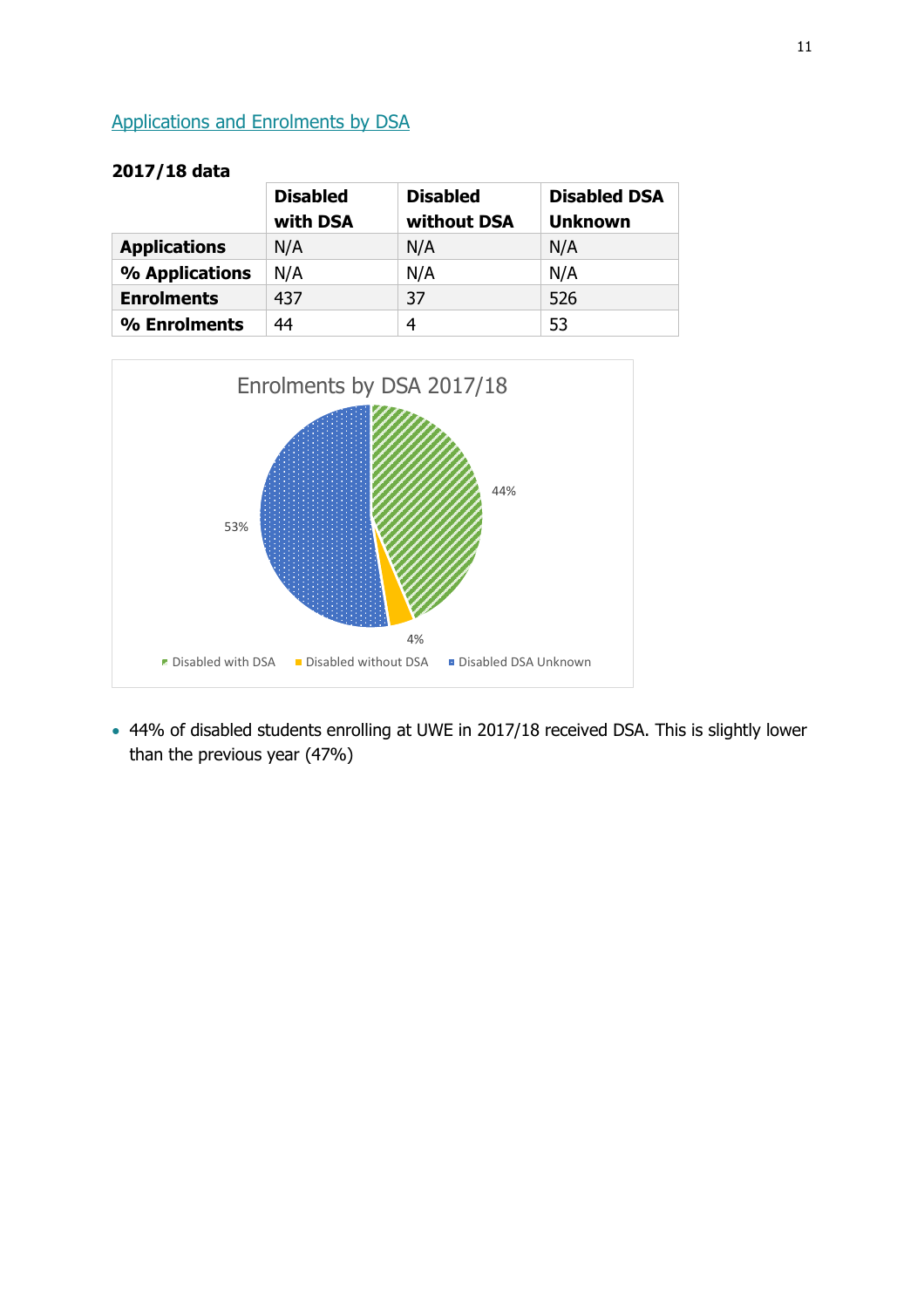## <span id="page-11-0"></span>Applications and Enrolments by Impairment Type

**2017/18 data**

|                     | <b>Specific</b><br>Learning<br><b>Difficulties</b> | Mental<br><b>Health</b><br><b>Condition</b> | <b>Other</b><br><b>Impairment</b> | <b>Physical</b><br><b>Impairment</b> | <b>No</b><br><b>Disability</b> |
|---------------------|----------------------------------------------------|---------------------------------------------|-----------------------------------|--------------------------------------|--------------------------------|
| <b>Applications</b> | 759                                                | 365                                         | 379                               | 80                                   | 27501                          |
| % Applications      | 3                                                  |                                             |                                   | 0                                    | 95                             |
| <b>Enrolments</b>   | 506                                                | 201                                         | 244                               | 47                                   | 5190                           |
| % Enrolments        | 8                                                  | 3                                           | 4                                 |                                      | 84                             |



 The highest proportion of enrolled disabled students are those that have disclosed specific learning difficulties (8%). The lowest proportion are disabled students who have disclosed a physical impairment (0%).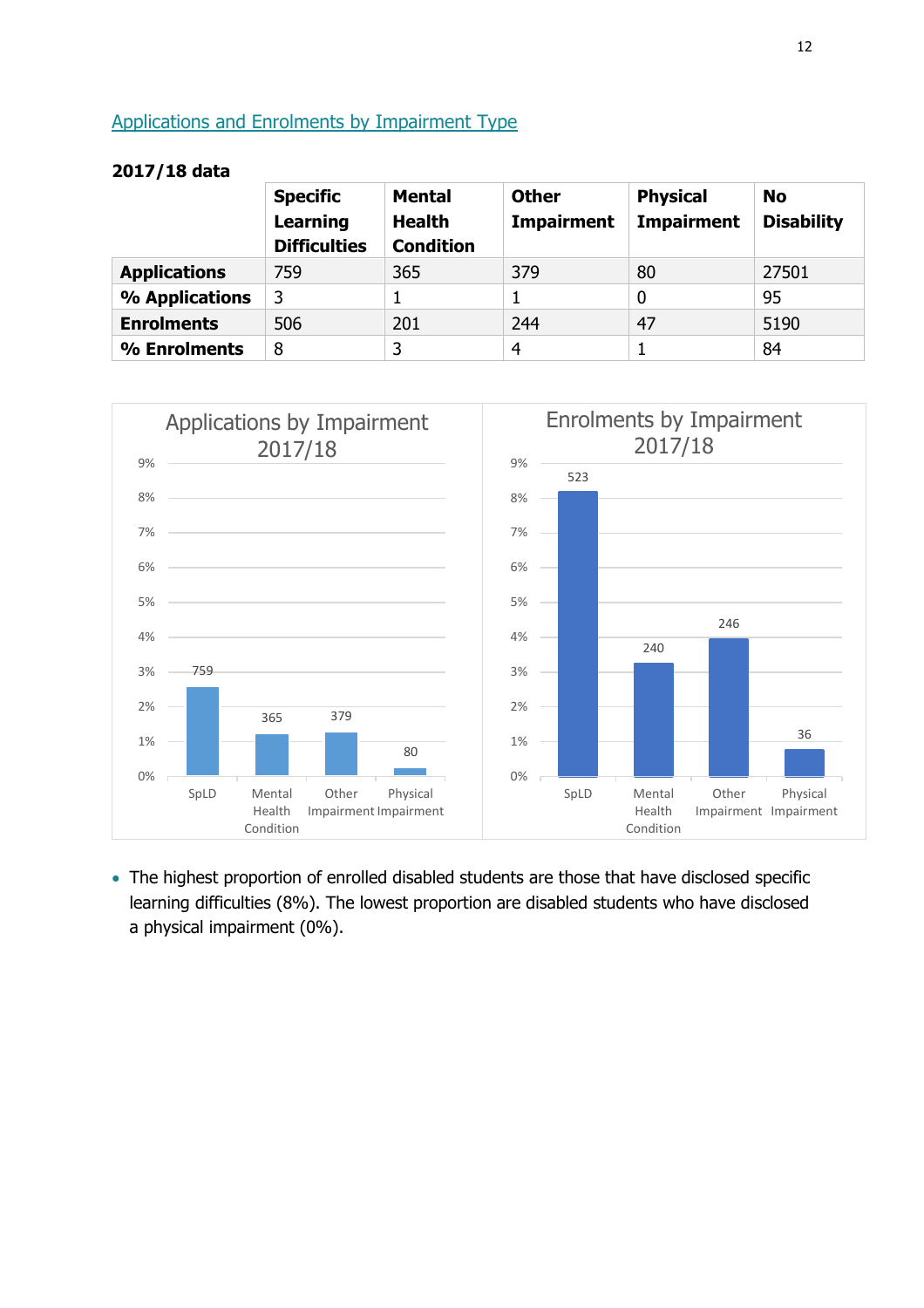## <span id="page-12-0"></span>**Non-Continuation**

### <span id="page-12-1"></span>Non-Continuation by Disability

|                         | <b>Disabled</b> | <b>Non-Disabled</b> |
|-------------------------|-----------------|---------------------|
| <b>Non-Continuation</b> | 94              | 419                 |
| % Non-Continuation      | 9.5             | 8.6                 |



- The non-continuation rate for non-disabled students has stayed the same from 2016/17 to 2017/18.
- The non-continuation rate for disabled students has increased from 2016/17 to 2017/18 by 3pp compared to an increase of 1pp from 2015/16 to 2016/17.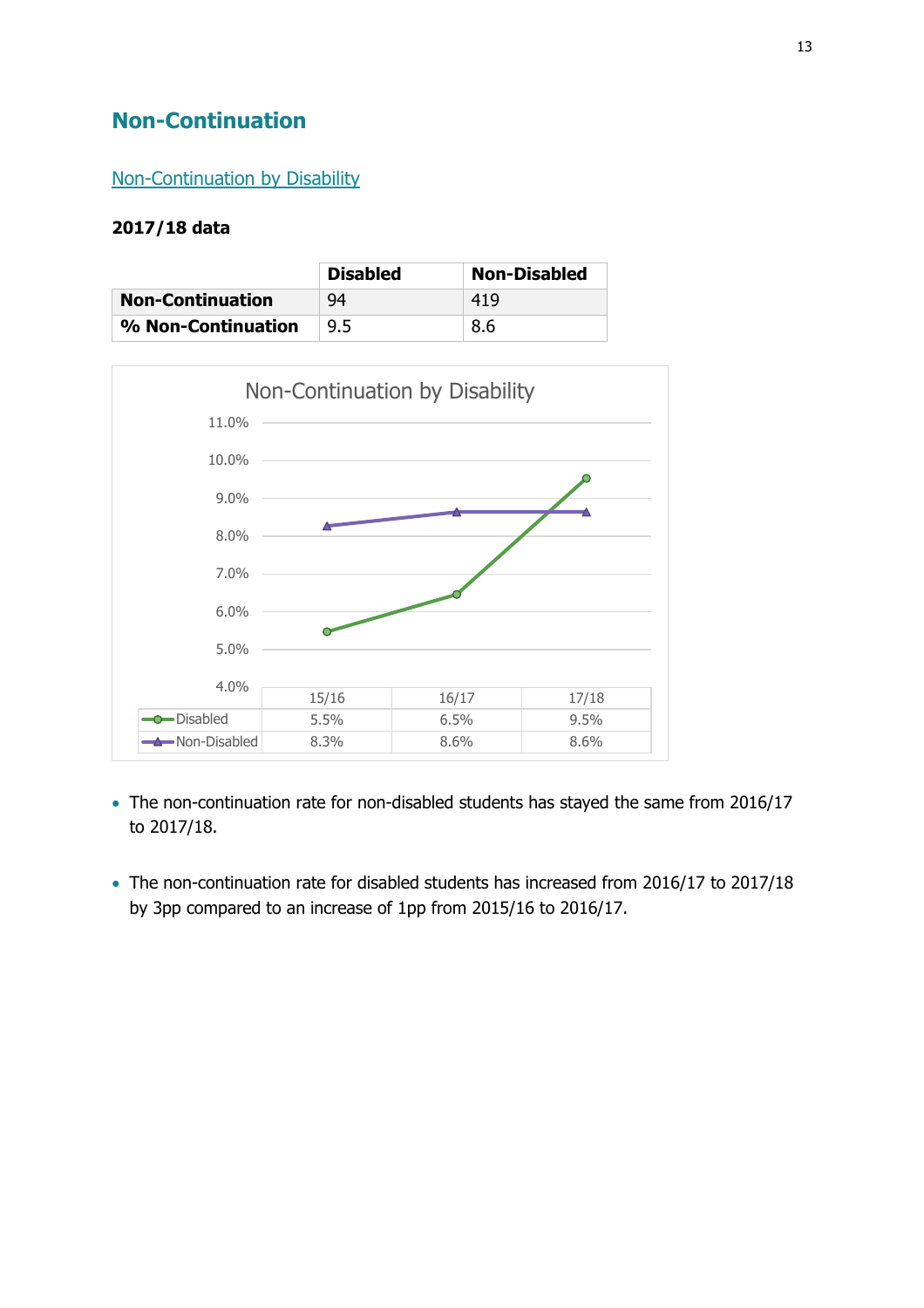## <span id="page-13-0"></span>Non-Continuation by DSA

|                         | <b>Disabled DSA</b><br><b>Unknown</b> | <b>Disabled without</b><br><b>DSA</b> | <b>Disabled with</b><br><b>DSA</b> |
|-------------------------|---------------------------------------|---------------------------------------|------------------------------------|
| <b>Non-Continuation</b> | 50                                    | b                                     | 38                                 |
| % Non-Continuation      | 10.3                                  | 16.2                                  | 8.2                                |



- Students receiving DSA have the lowest non-continuation rate of the three categories at 8.2%, which is slightly lower than the rate for non-disabled students (8.6%).
- All three categories of DSA (with, without and unknown) show an increase in noncontinuation from 2016/17 to 2017/18.
- Disabled students without DSA have had the highest rate of non-continuation for the last two years. Disabled students without DSA have also experienced the highest increase in non-continuation (6.5pp) from 2016/17 to 2017/18.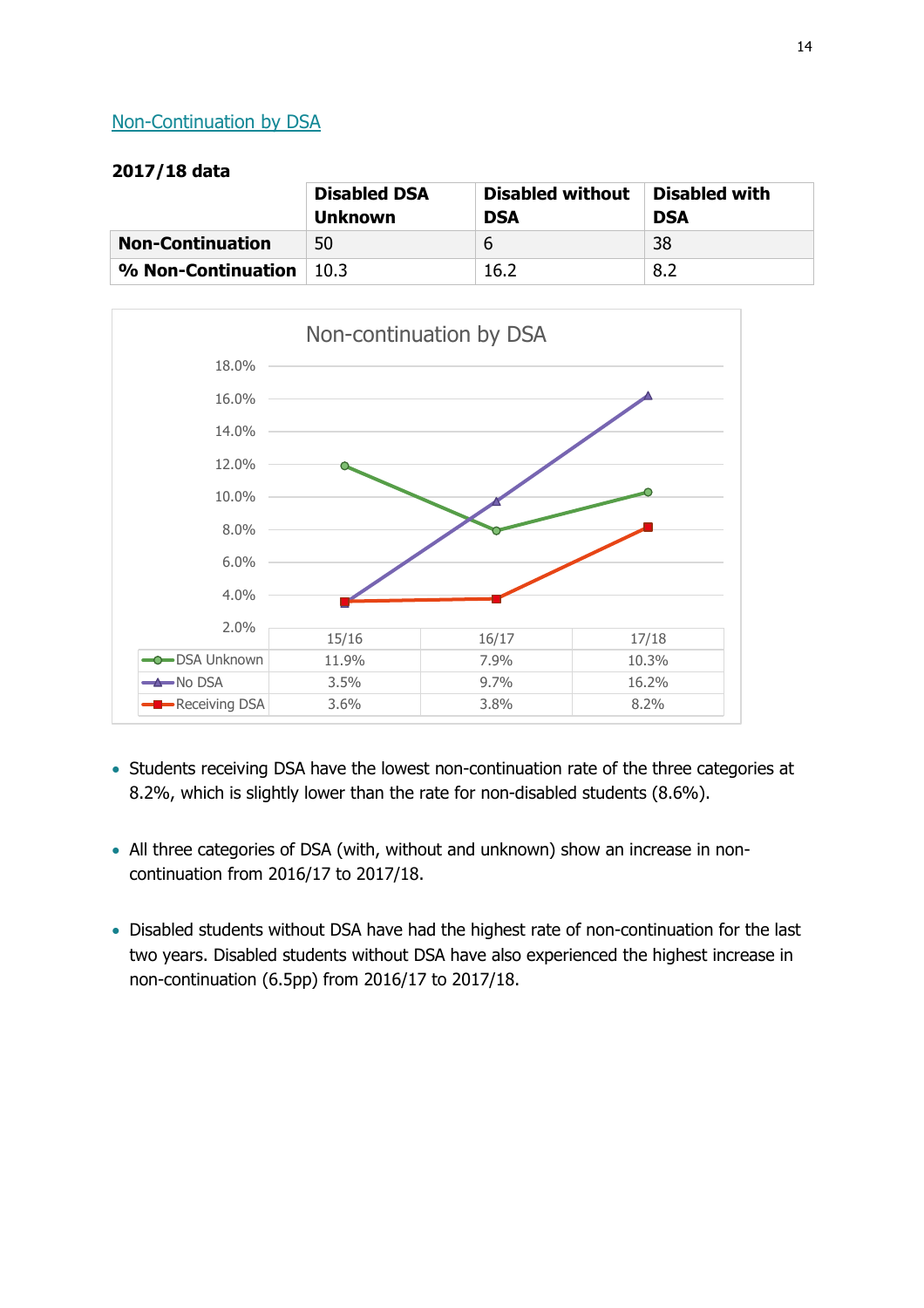## <span id="page-14-0"></span>Non-Continuation by Impairment Type

|                         | <b>Specific</b><br>Learning<br><b>Difficulties</b> | <b>Mental</b><br>Health<br><b>Condition</b> | <b>Other</b><br><b>Impairment</b> | <b>Physical</b><br><b>Impairment</b> |
|-------------------------|----------------------------------------------------|---------------------------------------------|-----------------------------------|--------------------------------------|
| <b>Non-Continuation</b> | 36                                                 | 25                                          | 27                                | 6                                    |
| % Non-Continuation      | 74                                                 | 11.9                                        | 11.1                              | 13.0                                 |



- Students with SpLDs have the lowest non-continuation rate of the four impairment types at 7.4%, which is 1pp lower than the rate for non-disabled students (8.6%).
- All four impairment types show an increase in non-continuation rate from 2016/17 to 2017/18.
- Students with physical impairments have the highest non-continuation rate in 2017/18 at 13.0%, compared to the lowest non-continuation rate in 2016/17 (5.1%), meaning that this group has also experienced the largest increase in non-continuation by 8pp.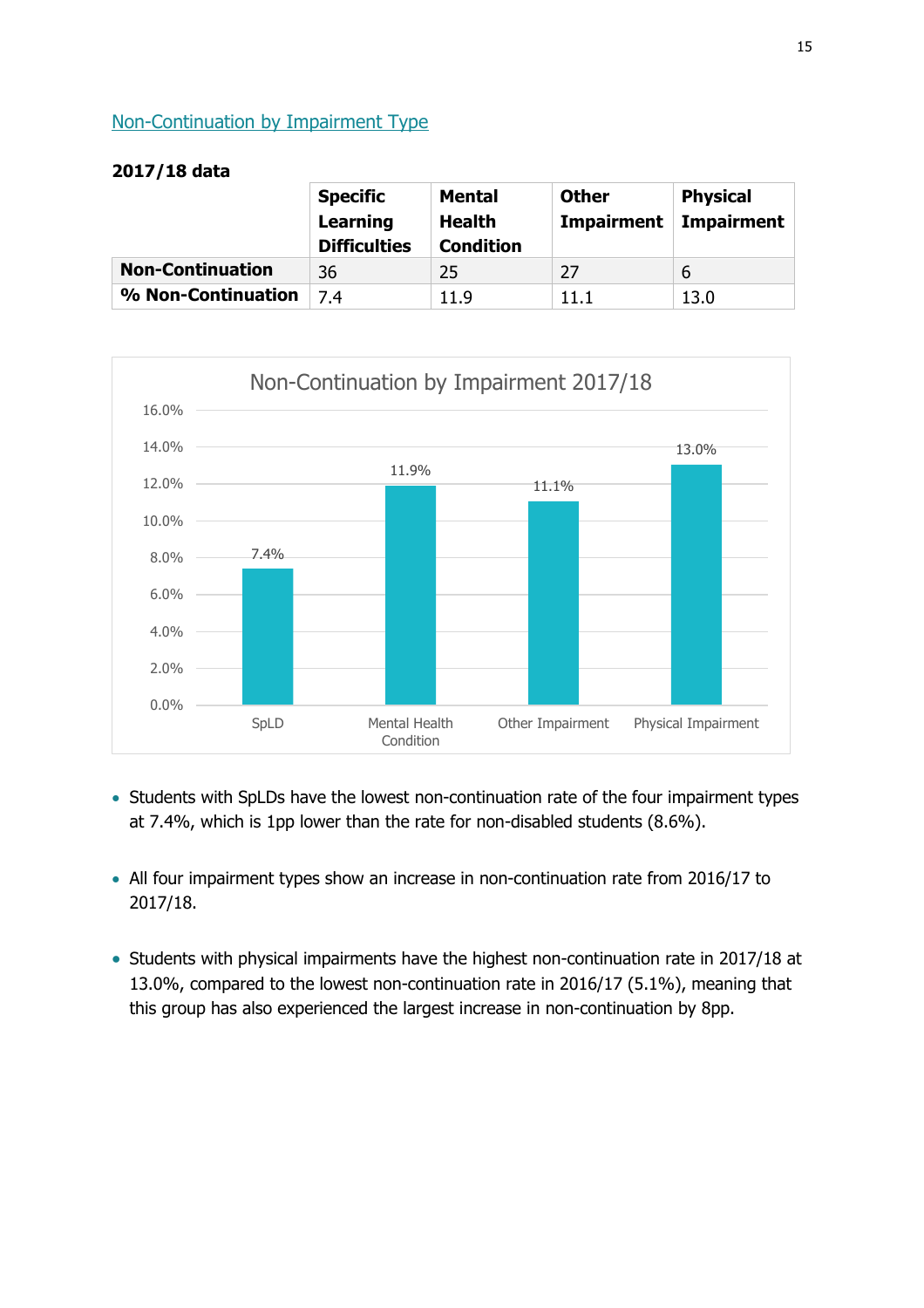## <span id="page-15-0"></span>**Good Honours**

## <span id="page-15-1"></span>Good Honours by Disability

|                     | <b>Disabled</b> | <b>Non-Disabled</b> |
|---------------------|-----------------|---------------------|
| <b>Good Honours</b> | 745             | 4036                |
| % Good Honours      | 78.0            | 76.4                |



- Disabled students have had a higher rate of good honours than non-disabled students for the last three years.
- Both disabled and non-disabled students have seen a year on year increase in good honours from 2015/16 to 2017/18.
- The gap between disabled and non-disabled students has increased slightly from 1pp in 2016/17 to 1.6pp in 2017/18.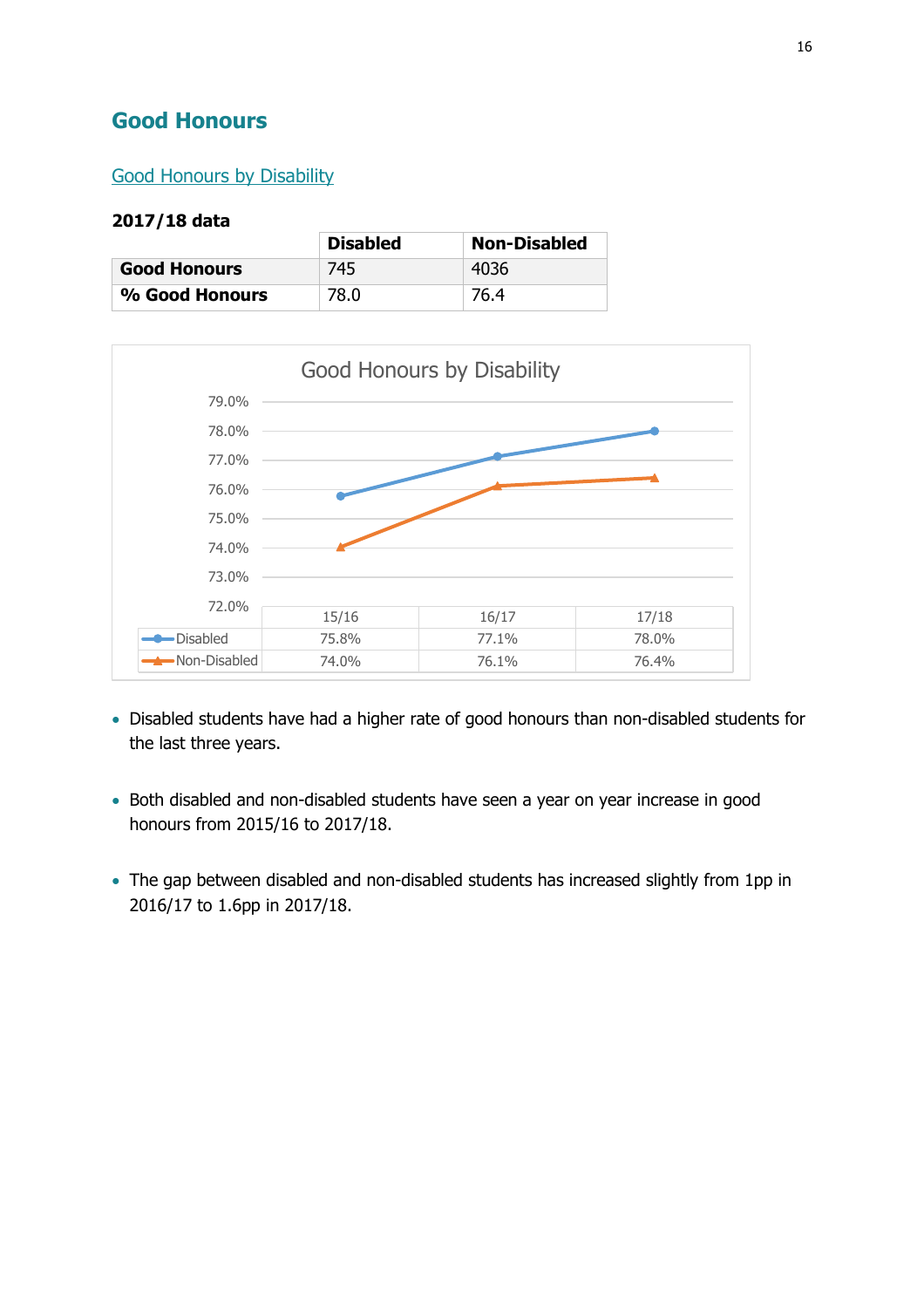## <span id="page-16-0"></span>Good Honours by DSA

|                     | <b>Disabled with</b><br><b>DSA</b> | <b>Disabled without</b><br><b>DSA</b> | <b>Non-Disabled</b> |
|---------------------|------------------------------------|---------------------------------------|---------------------|
| <b>Good Honours</b> | 418                                | 327                                   | 4036                |
| % Good Honours      | 78.6                               | 77.3                                  | 76.4                |



- Students in receipt of DSA were the most likely to achieve good honours, which has been the case for the last three years.
- This year disabled students without DSA were slightly more likely to achieve good honours than non-disabled students.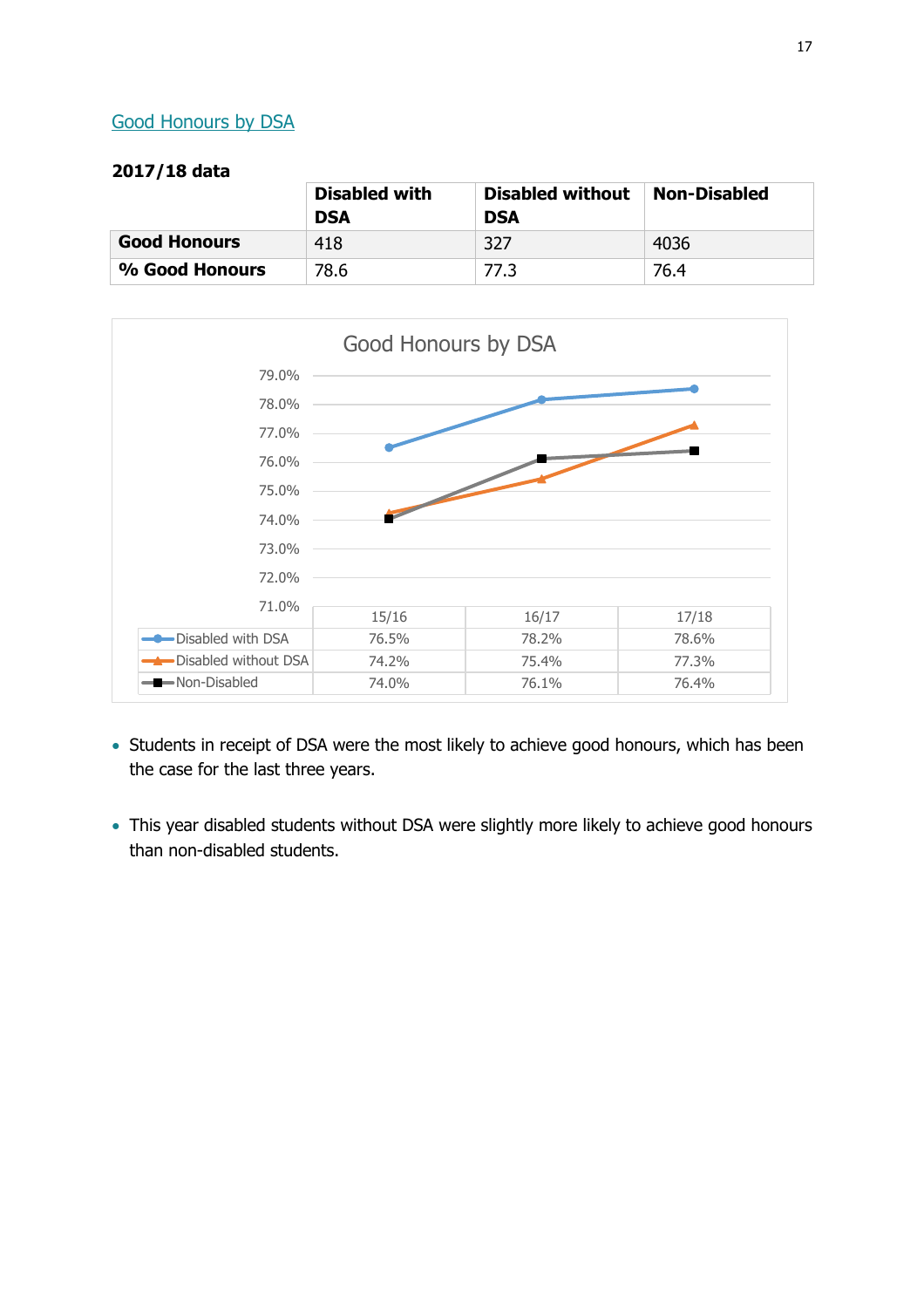## <span id="page-17-0"></span>Good Honours by Impairment Type

|                     | <b>Specific</b><br>learning<br>difficulties | <b>Mental</b><br><b>Health</b><br><b>Condition</b> | <b>Other</b><br><b>Impairment</b> | <b>Physical</b><br><b>Impairment</b> | <b>No</b><br><b>Disability</b> |
|---------------------|---------------------------------------------|----------------------------------------------------|-----------------------------------|--------------------------------------|--------------------------------|
| <b>Good Honours</b> | 452                                         | 147                                                | 121                               | 25                                   | 4,036                          |
| % Good Honours      | 76.9                                        | 82.1                                               | 76.7                              | 80.0                                 | 76.4                           |



- Overall, a greater proportion of disabled students achieved good honours than nondisabled students. Students with experience of mental health conditions were the most likely to achieve good honours, followed by students with a physical impairment.
- Non-disabled students were the least likely to achieve good honours (76%), although a similar proportion of students with specific learning difficulties and those with a physical disability achieved a 2:1 or first (77%).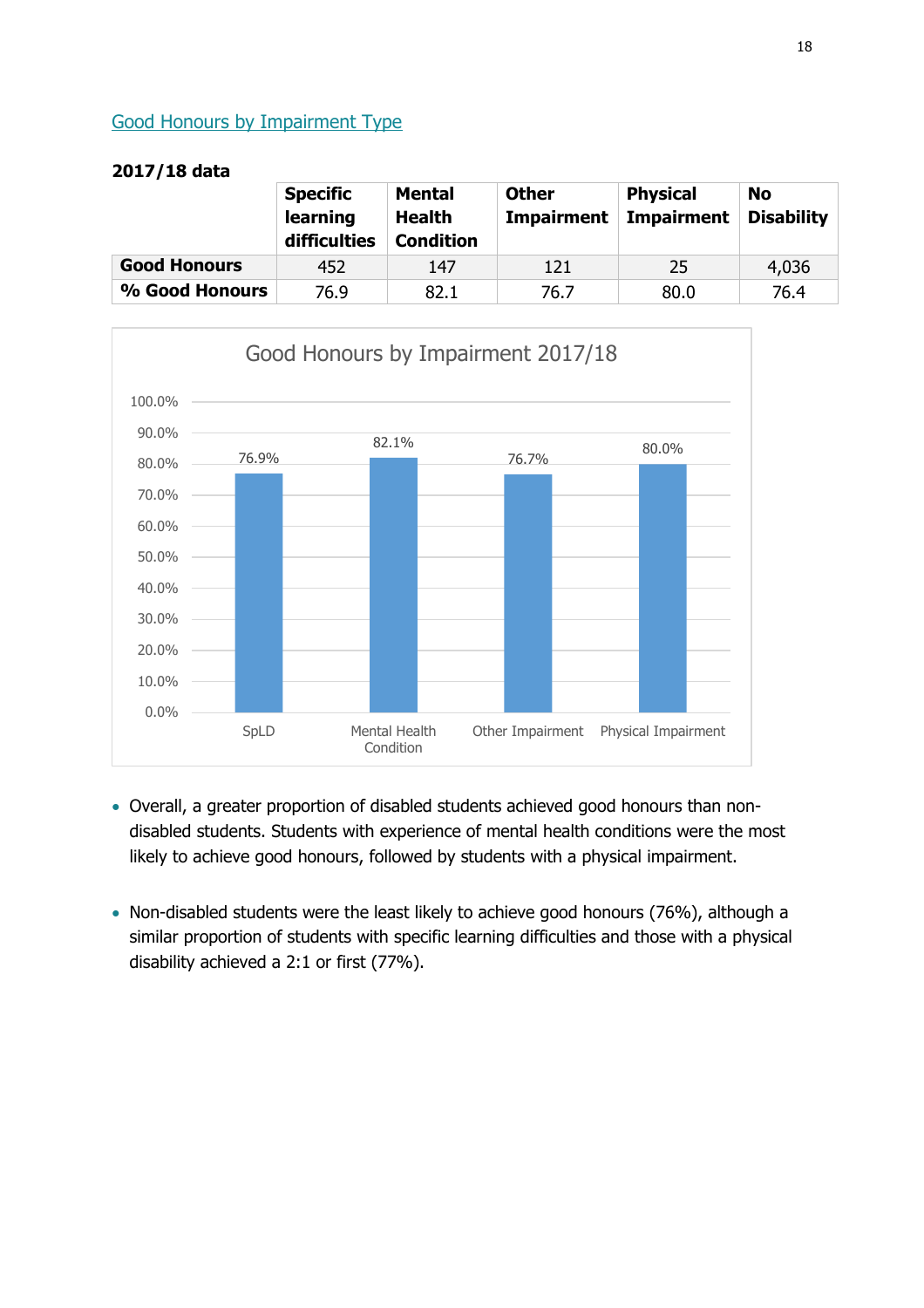## <span id="page-18-0"></span>**Student Satisfaction**

#### **Response Rate 2017/18 Data**

|                         | No<br><b>Disability</b> | <b>Specific</b><br>Learning<br><b>Difficulty</b> | <b>Other</b><br>Impairment |
|-------------------------|-------------------------|--------------------------------------------------|----------------------------|
| <b>No. of Responses</b> | 3313                    | 340                                              | 232                        |
| <b>Response Rate</b>    | 81                      | 82                                               | 80                         |

#### **Responses 2017/18 Data**

|                               | <b>No</b><br><b>Disability</b> | <b>Specific</b><br><b>Learning</b><br><b>Difficulty</b> | <b>Other</b><br><b>Impairment</b> |
|-------------------------------|--------------------------------|---------------------------------------------------------|-----------------------------------|
| <b>Teaching</b>               | 88                             | 89                                                      | 85                                |
| <b>Learning Opportunities</b> | 87                             | 89                                                      | 86                                |
| <b>Assessment and</b>         | 78                             | 73                                                      | 74                                |
| <b>Feedback</b>               |                                |                                                         |                                   |
| <b>Academic Support</b>       | 85                             | 85                                                      | 84                                |
| <b>Organisation and</b>       | 82                             | 81                                                      | 77                                |
| <b>Management</b>             |                                |                                                         |                                   |
| <b>Learning Resources</b>     | 91                             | 91                                                      | 88                                |
| <b>Learning Community</b>     | 83                             | 87                                                      | 80                                |
| <b>Student Voice</b>          | 76                             | 78                                                      | 70                                |
| <b>Overall Satisfaction</b>   | 89                             | 90                                                      | 86                                |

- Students with a Specific Learning Difficulty reported the highest overall level of satisfaction with their university experience. This figure has increased by 2pp since 2016/17, as has the figure for students with other impairments.
- However, a gap has opened up between students with other impairments and the other two groups regarding Organisation and Management. Last year there was a 2pp gap between students with 'other impairments' and non-disabled students. This year the gap has increased to 5pp.
- The gap between disabled students and non-disabled students for Assessment and Feedback has also widened this year, with the score for non-disabled students increasing and the scores for the other two groups decreasing.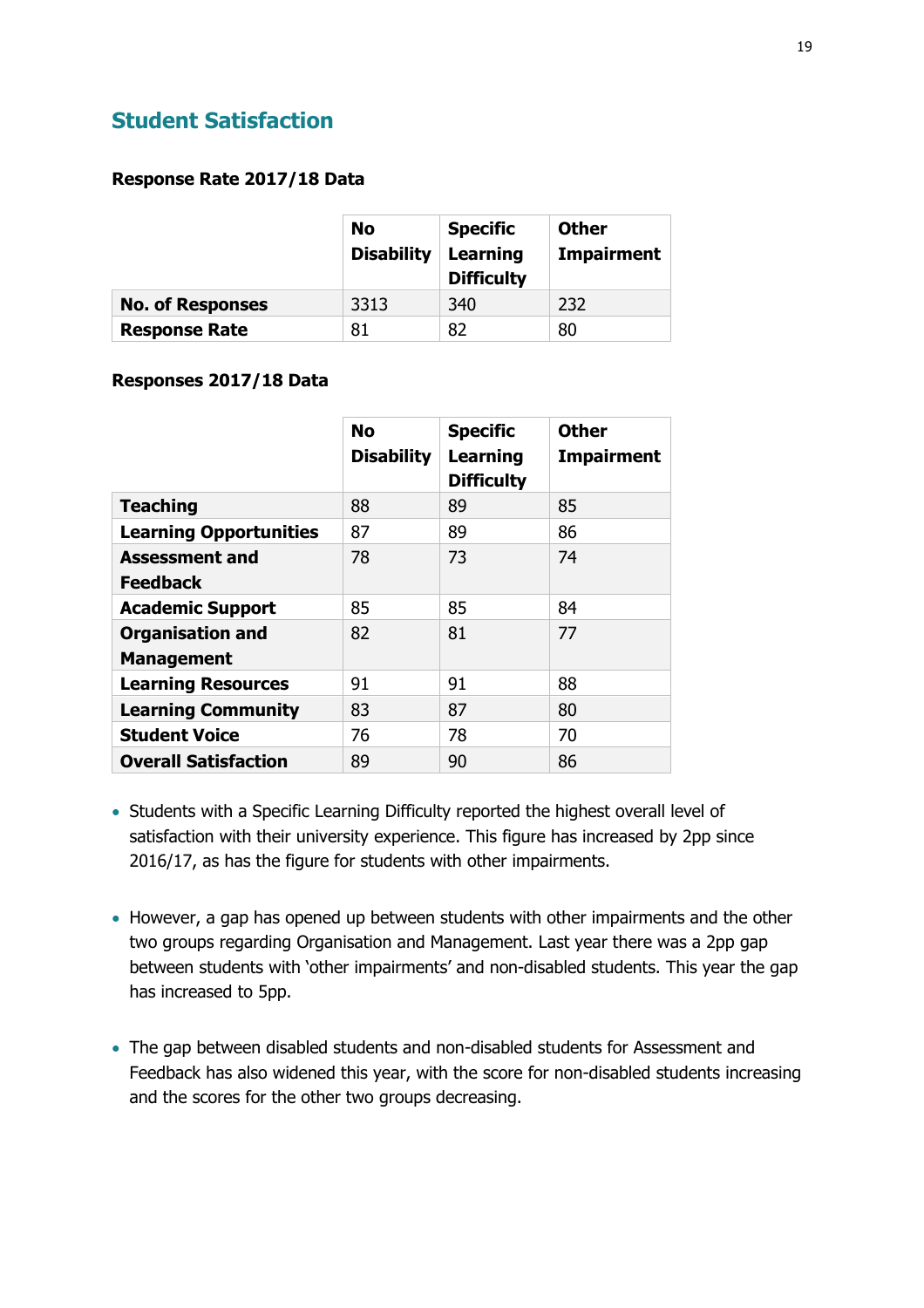## <span id="page-19-0"></span>**Graduate Outcomes**

### **2016/17 data**

|                                      | <b>No</b><br><b>Disability</b> | <b>Specific</b><br>Learning<br><b>Difficulty</b> | <b>Other</b><br><b>Impairment</b> |
|--------------------------------------|--------------------------------|--------------------------------------------------|-----------------------------------|
| KPI %                                | 77                             | 75                                               | 72                                |
| <b>Professional and Managerial %</b> | 77                             | 75                                               | 72                                |
| Study %                              | 14                             | 11                                               | 17                                |
| Self-Employed %                      | 4                              | 7                                                | 6                                 |
| Unemployed %                         | $\overline{4}$                 | 5                                                | 7                                 |
| <b>Response Rate %</b>               | 83                             | 81                                               | 86                                |

 A slightly greater proportion of non-disabled students achieved a good graduate outcome than students with a specific learning difficulty. The proportion of students with a specific learning difficulty achieving good graduate outcomes this year is 5pp less than in 2015/16.

 Students who had disclosed an 'other' impairment were much less likely than the other two groups to achieve a good graduate outcome, although the rate of achieving a good graduate outcome for this group is 1pp higher than last year. This group was less likely to be unemployed this year than in 2015/16, but a greater proportion reported being unemployed than for either of the other two groups.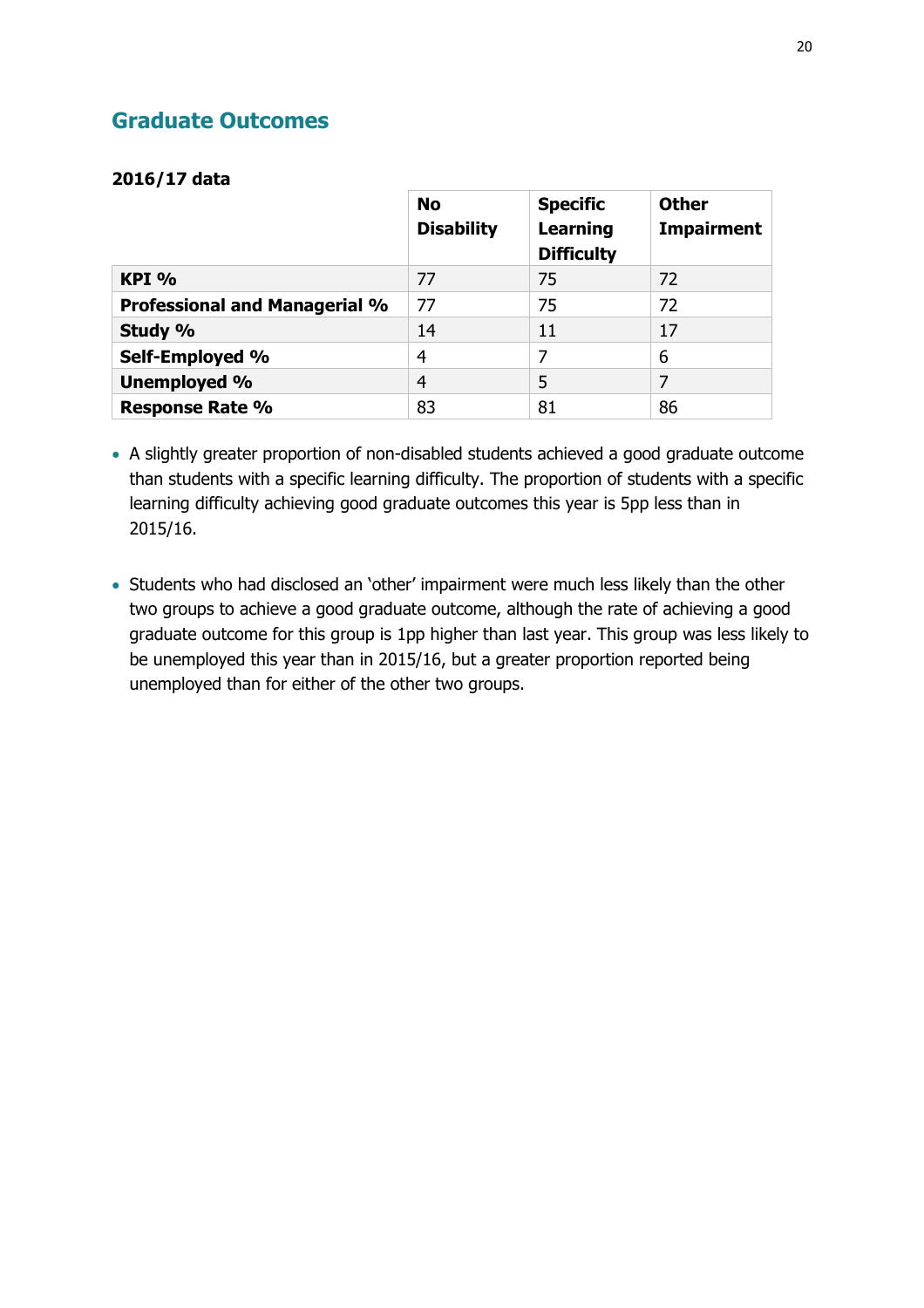## <span id="page-20-0"></span>**Ethnicity**

## <span id="page-20-1"></span>**Applications and Enrolments**

## <span id="page-20-2"></span>Applications and Enrolments by Ethnicity Group

### **2017/18 data**

-

|                     | <b>BME</b> | White | <b>Unknown</b> |
|---------------------|------------|-------|----------------|
| <b>Applications</b> | 4102       | 21724 | 3258           |
| % Applications      | 14         | 75    | 11             |
| <b>Enrolments</b>   | 990        | 4911  | 287            |
| % Enrolments        | 16         | 79    | כ              |



- In 2017/18 three quarters of applications to UWE came from White students, with 14% of applicants identifying as BME. These figures are largely in line with those for 2016/17.
- The proportion of students enrolling at UWE who were BME is 16%, which again is similar to last year. However, the proportion of students identifying as White has decreased from 83% in 2016/17 to 79% this year, whilst the proportion of students of unknown ethnicity has increased from 1% in 2016/17 to 5% in 2017/18.
- Compared to national figures<sup>1</sup>, the proportion of BME students enrolling at UWE is low. In 2017/18, 28% of students nationally were BME, with 72% being White.

<sup>1</sup> HESA (2019) Higher Education Student Statistics: UK, 2017/18 - Student numbers and characteristics. Available from: https://www.hesa.ac.uk/news/17-01-2019/sb252-higher-educationstudent-statistics/numbers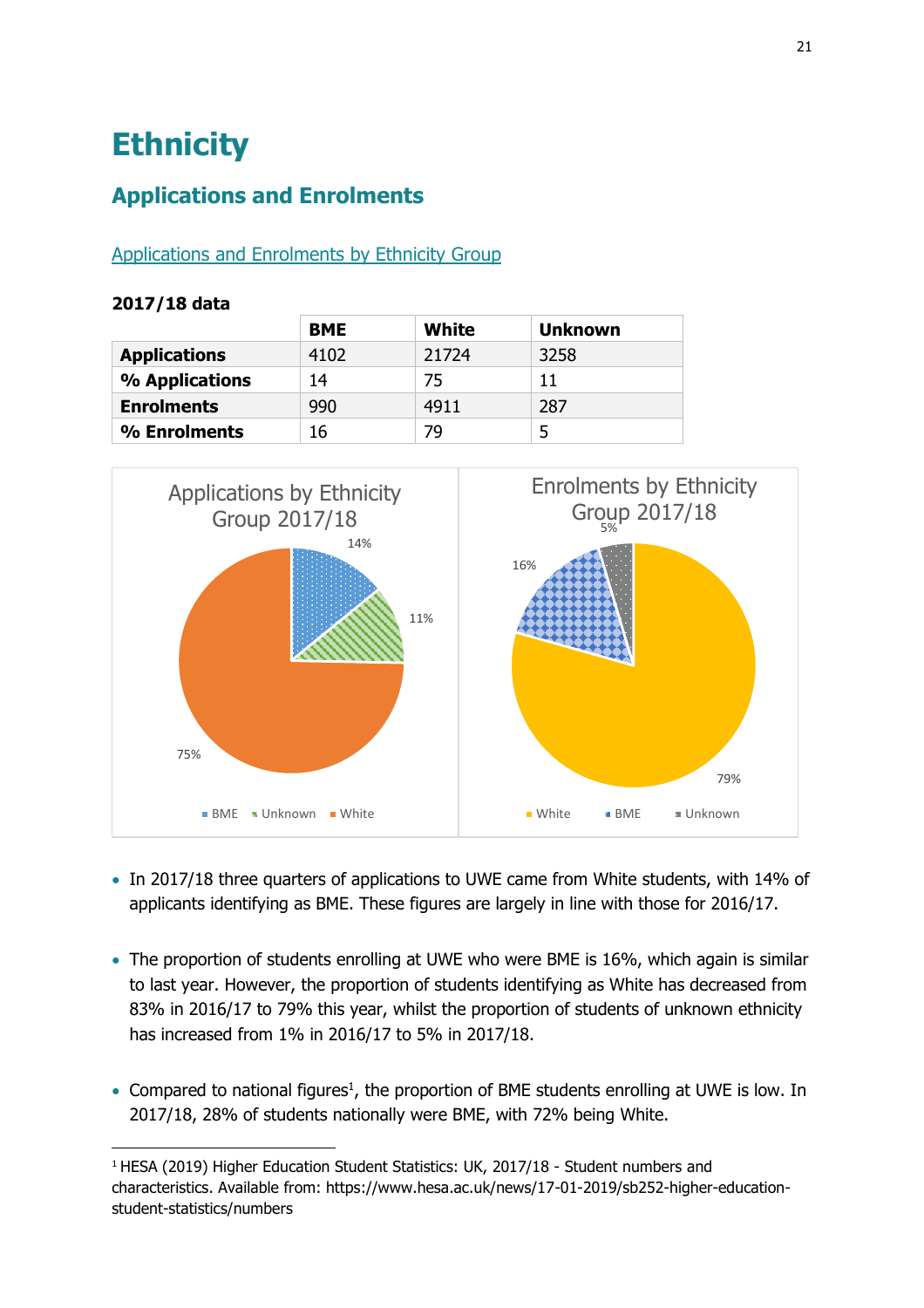### <span id="page-21-0"></span>Applications and Enrolments by Ethnicity

|                     | Asian | <b>Black</b> | <b>Chinese</b> | Mixed | <b>Other</b> | <b>Unknown</b> | <b>White</b> |
|---------------------|-------|--------------|----------------|-------|--------------|----------------|--------------|
| <b>Applications</b> | 1394  | 1242         | 122            | 1089  | 255          | 3258           | 21724        |
| $\frac{0}{0}$       | 5     | 4            | 0              | 4     |              | 11             | 75           |
| <b>Applications</b> |       |              |                |       |              |                |              |
| <b>Enrolments</b>   | 323   | 288          | 25             | 287   | 67           | 287            | 4911         |
| % Enrolments        | 5     |              | 0              | 5     |              | 5              | 79           |



- Applications and enrolments increased from all ethnic groups in 2017 compared to 2016. However, the gap between BME and White enrolments has only slightly narrowed, which is due to an increase in students enrolling from the 'Unknown' group.
- Compared to 2016, the largest increase in applications in 2017 came from Chinese, Mixed, and Asian students. Similarly, the largest increase in enrolments were from Chinese, Mixed, and Unknown ethnicities. However these increases are not large enough to impact the overall proportion of BME enrolments.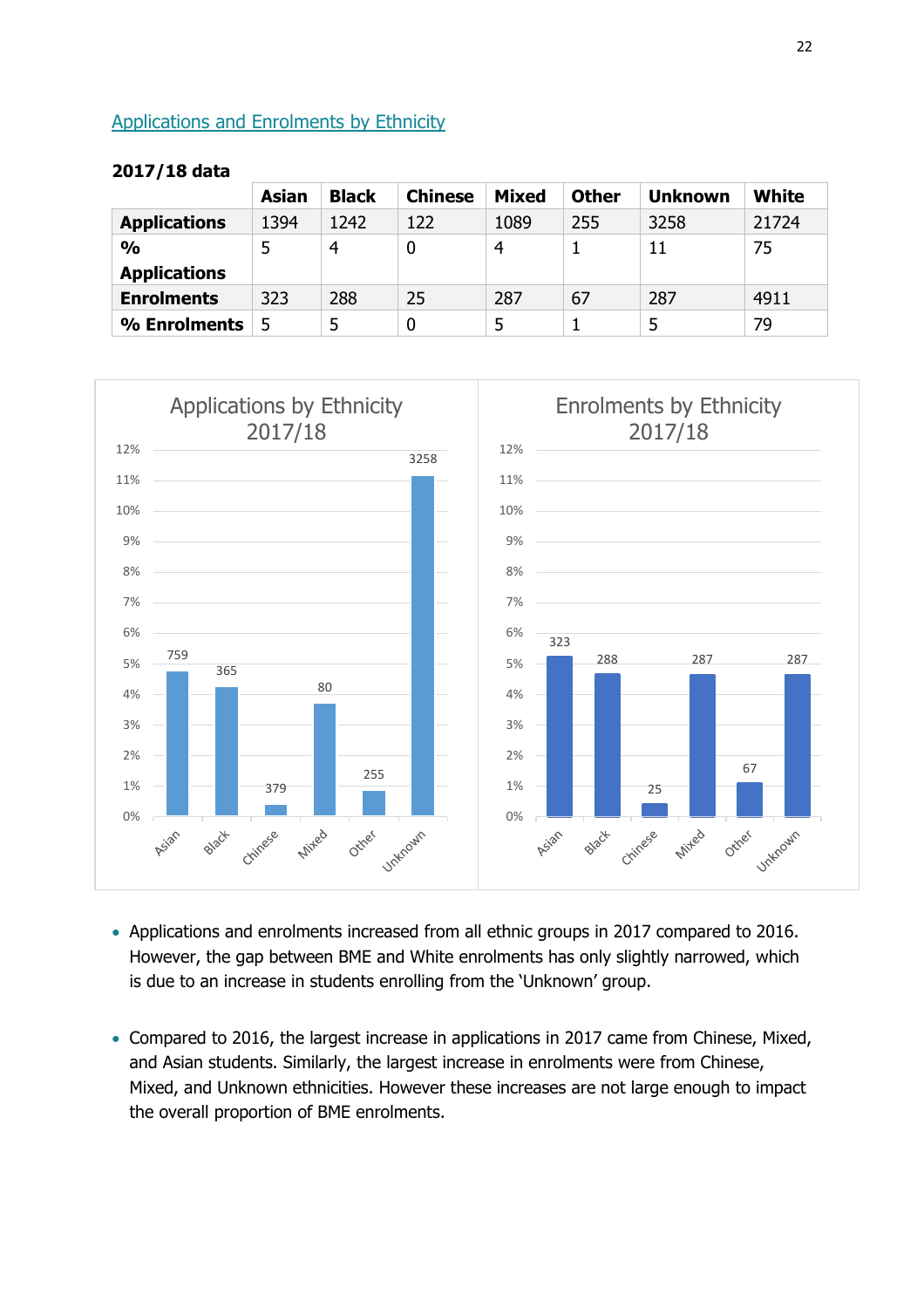## <span id="page-22-0"></span>**Non-Continuation**

### <span id="page-22-1"></span>Non-Continuation by Ethnicity Group

|                         | <b>BME</b> | <b>Unknown</b> | White |
|-------------------------|------------|----------------|-------|
| <b>Non-Continuation</b> | 85         |                | 423   |
| % Non-Continuation      | 8.4        | 13 J           | 8.8   |



- For the first time in the last three years, the BME student non-continuation rate is slightly lower (by 0.4pp) than the White student non-continuation rate.
- The gap in non-continuation rates for White and BME students has stayed within less than 1pp for the last 3 years (0.7pp in 2015/16, 0.3pp in 2016/17, 0.4pp in 2017/18).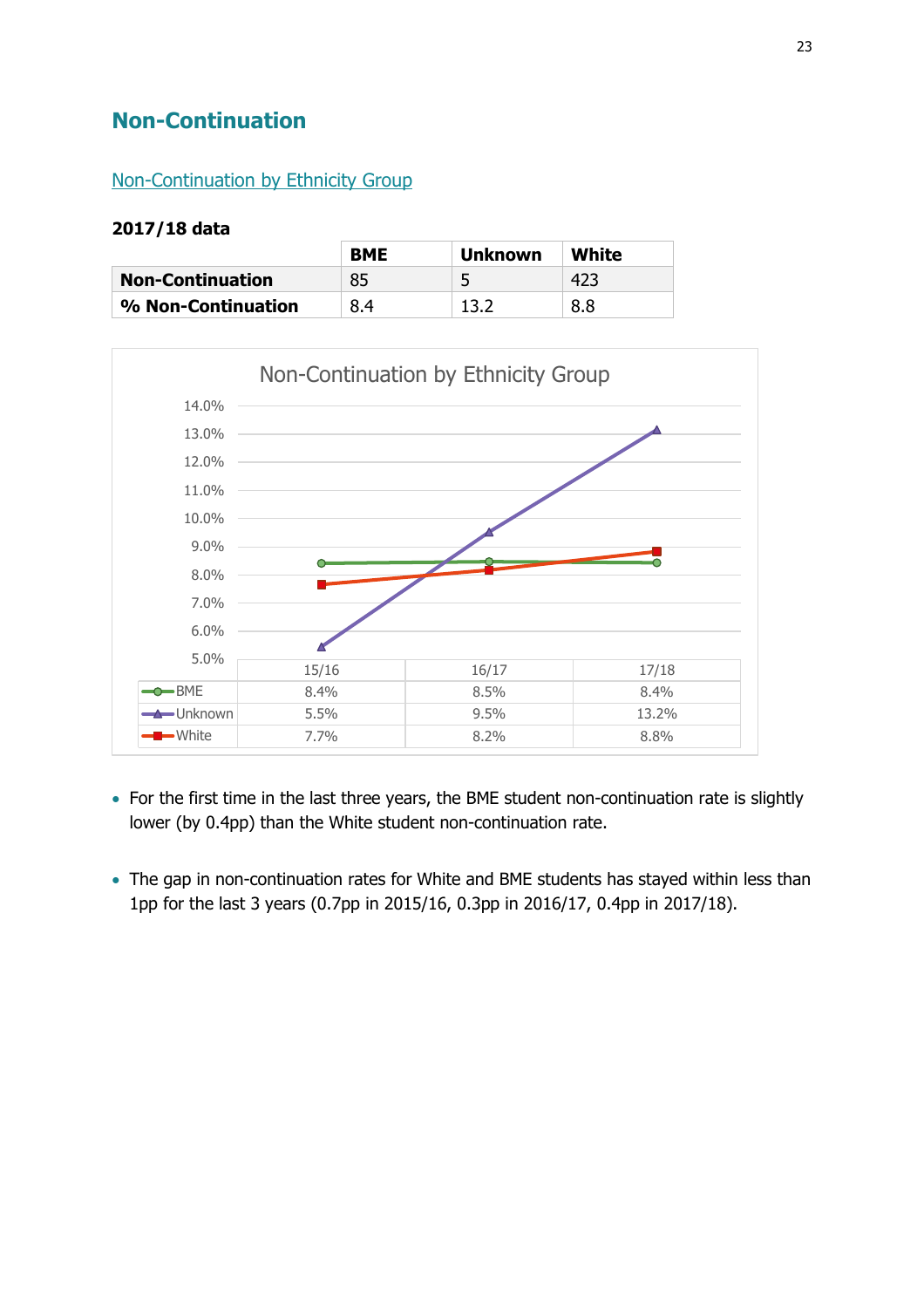### <span id="page-23-0"></span>Non-Continuation by Ethnicity

|                     | Asian | <b>Black</b> | <b>Chinese</b> | <b>Mixed</b> | <b>Other</b> | <b>Unknown</b> | <b>White</b> |
|---------------------|-------|--------------|----------------|--------------|--------------|----------------|--------------|
| Non-                | 27    | 32           |                | 21           |              | 5              | 423          |
| <b>Continuation</b> |       |              |                |              |              |                |              |
| % Non-              | 8.2   | 11.0         | 11.5           | 7.1          | 3.0          | 13.2           | 8.8          |
| <b>Continuation</b> |       |              |                |              |              |                |              |



- Chinese students show the highest non-continuation rate of the ethnicities, however with the exception of the 'other' category, this group shows the largest decrease in noncontinuation from 2016/17 to 2017/18 at -5.9pp.
- With the exception of the 'other' category, students of mixed ethnicity have the lowest non-continuation rate for 2017/18.
- With the exception of the 'unknown' category, Black students show the largest increase in non-continuation rate from 2016/17 to 2017/18 at 2.5pp.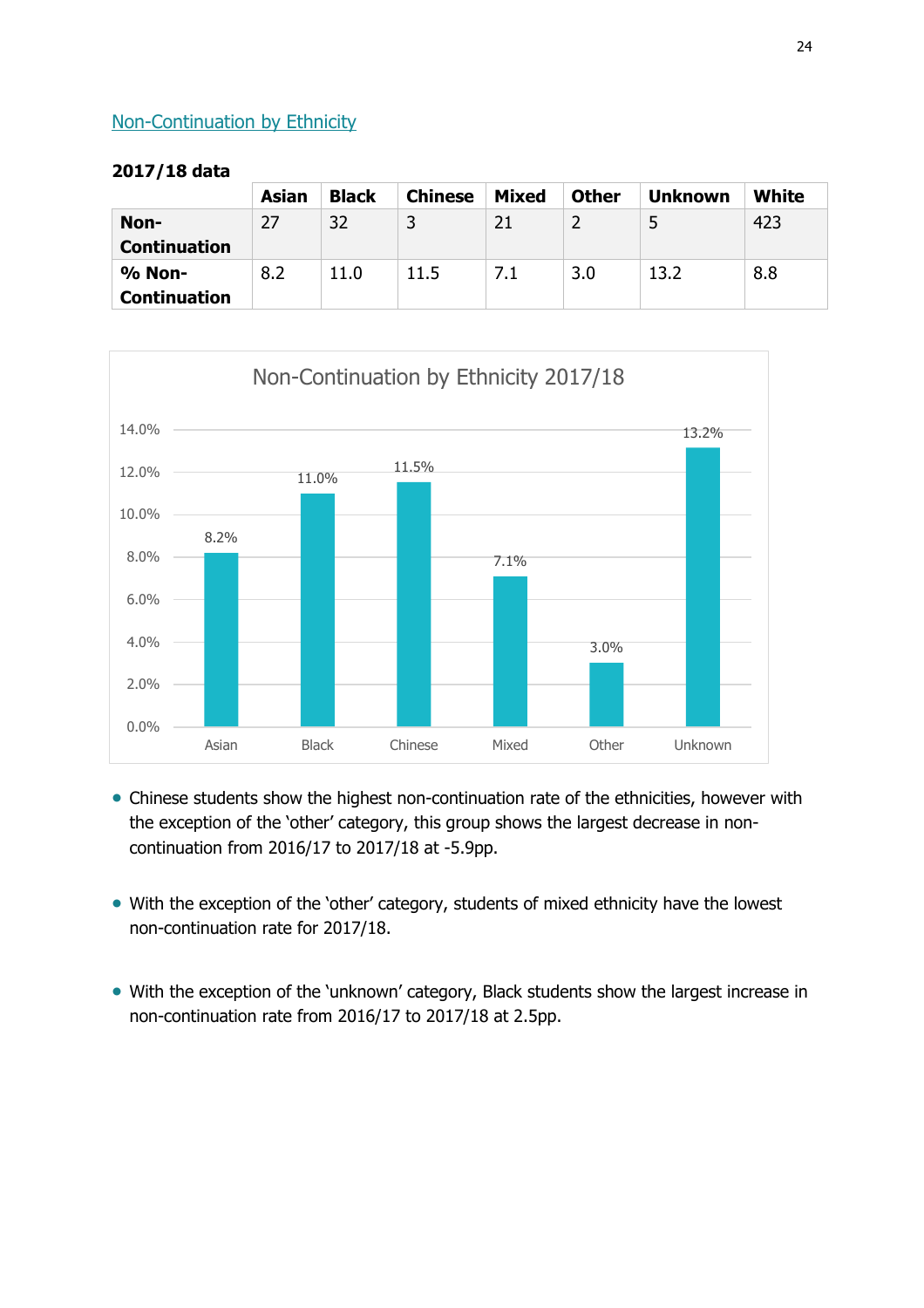## <span id="page-24-0"></span>**Good Honours**

## <span id="page-24-1"></span>Good Honours by Ethnicity Group

#### **2017/18 data**

|                     | <b>BME</b> | <b>Unknown</b> | White |
|---------------------|------------|----------------|-------|
| <b>Good Honours</b> | 1,220      | 70.            | 3,491 |
| % Good Honours      | 58.6       | 65.7           | 83.2  |



 White students were significantly more likely to achieve good honours than students from BME or unknown backgrounds. The gap between BME and White students is larger this year than last, at 25pp compared to 22pp in 2016/17.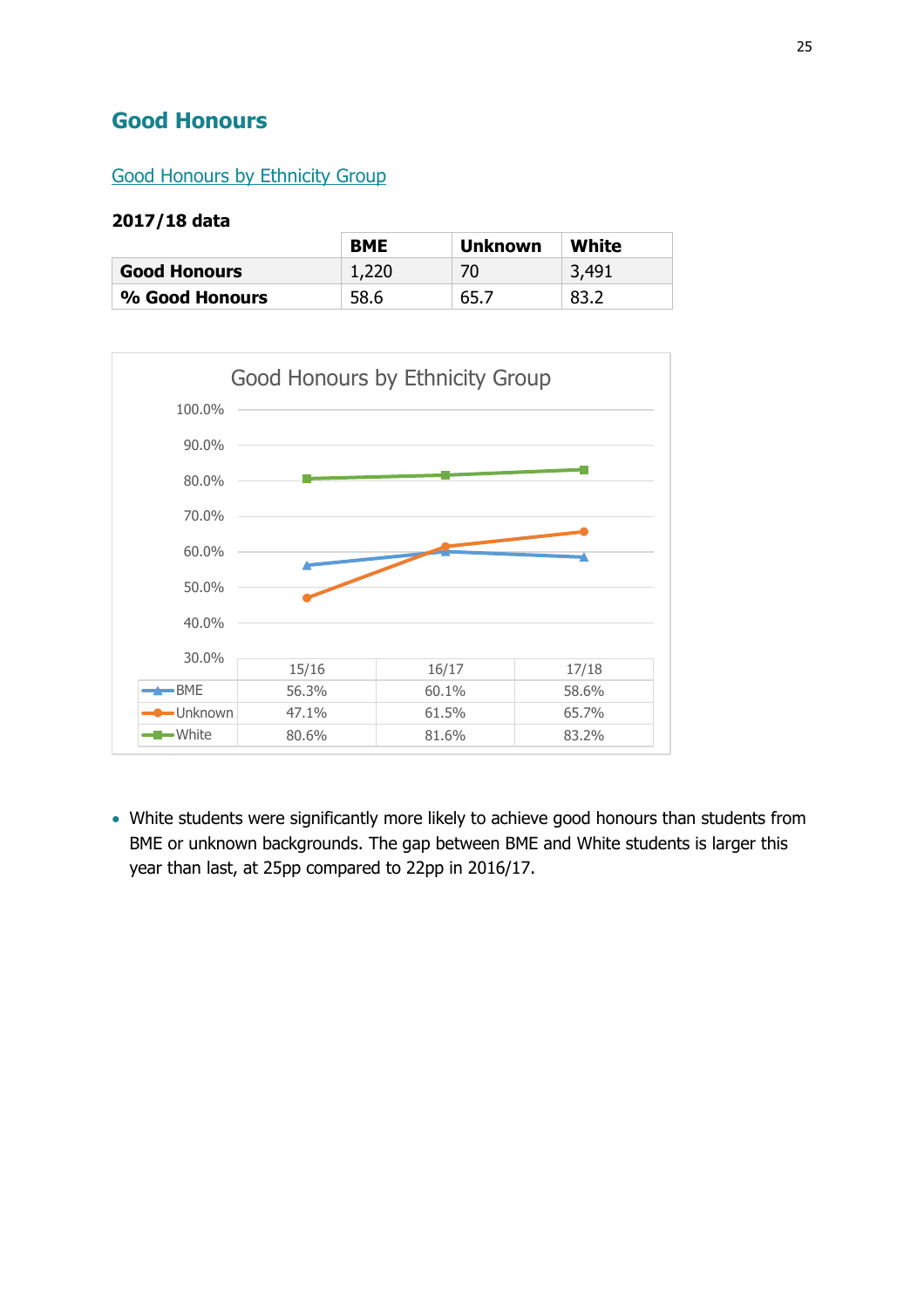### <span id="page-25-0"></span>Good Honours by Ethnicity

|                     | Asian | <b>Black</b> | <b>Chinese</b> | Mixed | <b>Other</b> | <b>Unknown</b> | White |
|---------------------|-------|--------------|----------------|-------|--------------|----------------|-------|
| <b>Good Honours</b> | 361   | 208          | 380            | 194   |              | 70             | 3491  |
| % Good              | 56.1  | 52.9         | 56.8           | 73.2  | 57.1         | 65.7           | 83.2  |
| <b>Honours</b>      |       |              |                |       |              |                |       |



- This year, as for the past three years, good honours rates were lowest for Black students at 53%, 30pp less than for White students.
- Good honours rates were lower this year than last year for Asian, Black, Chinese and Mixed ethnicity students. For White, Other and Unknown ethnicity students, rates of good honours were slightly higher than in 2016/17. This suggests that the BME attainment gap is growing due to both good honours rates improving for White students and worsening for students from other ethnic backgrounds.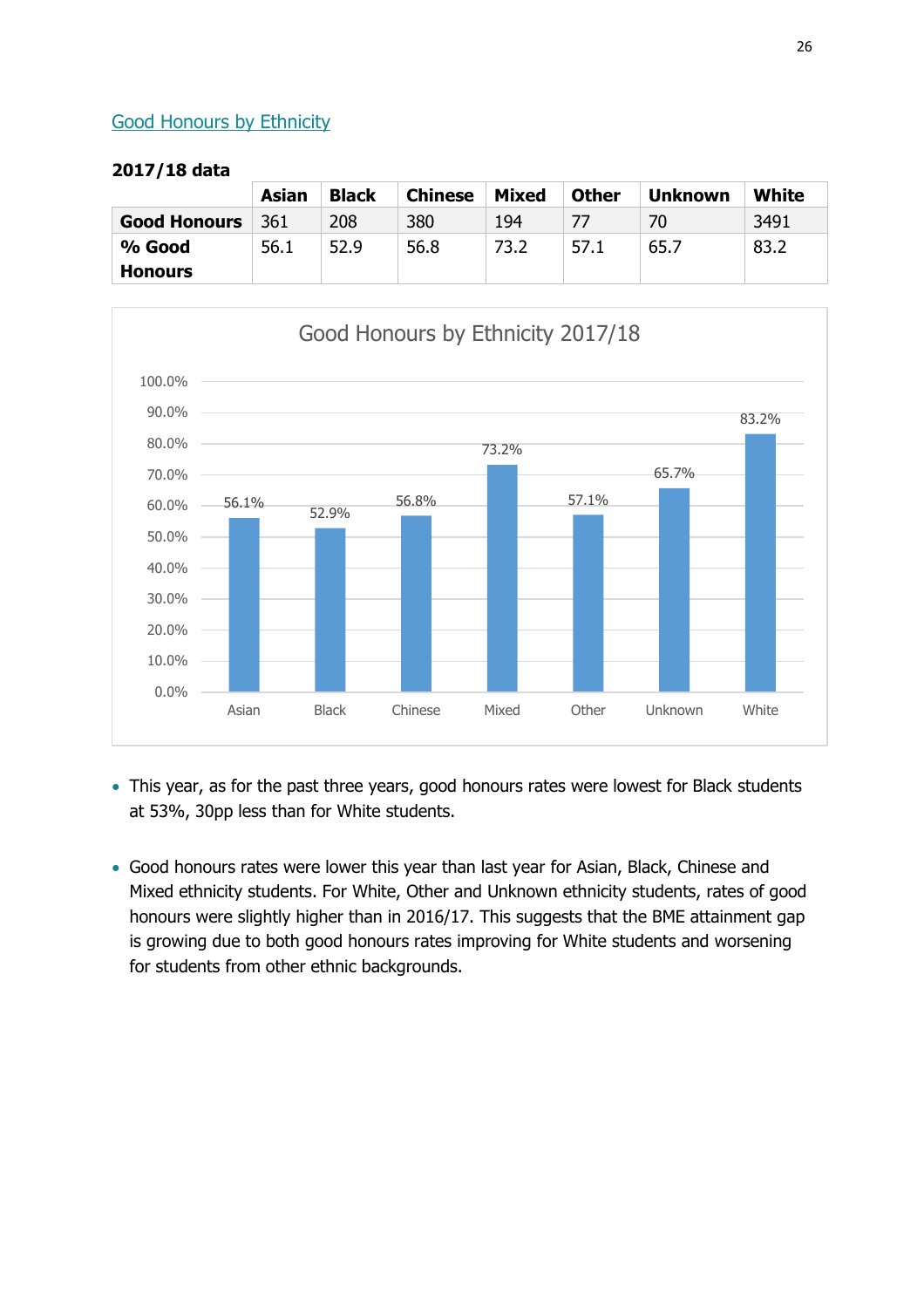## <span id="page-26-0"></span>**Student Satisfaction**

### **Response Rate 2017/18 Data**

|                         | Asian | <b>Black</b> | White | <b>Other</b> | <b>Not</b><br>known |
|-------------------------|-------|--------------|-------|--------------|---------------------|
| <b>No. of Responses</b> | 167   | 134          | 2991  | 153          | 440                 |
| Response Rate (%)       | 78    |              | 81    | 80           | 81                  |

### **Responses 2017/18 Data**

|                                              | <b>Asian</b> | <b>Black</b> | <b>White</b> | <b>Other</b> | <b>Not</b><br>known |
|----------------------------------------------|--------------|--------------|--------------|--------------|---------------------|
| <b>Teaching</b>                              | 85           | 88           | 89           | 84           | 85                  |
| <b>Learning Opportunities</b>                | 84           | 90           | 87           | 86           | 85                  |
| <b>Assessment and Feedback</b>               | 76           | 76           | 78           | 75           | 76                  |
| <b>Academic Support</b>                      | 86           | 82           | 86           | 83           | 83                  |
| <b>Organisation and</b><br><b>Management</b> | 85           | 86           | 81           | 83           | 81                  |
| <b>Learning Resources</b>                    | 89           | 95           | 91           | 91           | 89                  |
| <b>Learning Community</b>                    | 83           | 82           | 84           | 82           | 81                  |
| <b>Student Voice</b>                         | 78           | 79           | 75           | 75           | 77                  |
| <b>Overall Satisfaction</b>                  | 90           | 90           | 89           | 87           | 89                  |

- Asian and Black students had the highest overall satisfaction, closely followed by White students and those whose ethnicity was not known. The score for Black students is 3pp higher than last year and, despite being the lowest, the score for students from other ethnicities is 3pp higher than in 2016/17.
- Assessment and Feedback remains the category with the lowest overall score, although the scores for Asian students have increased by 5pp since last year.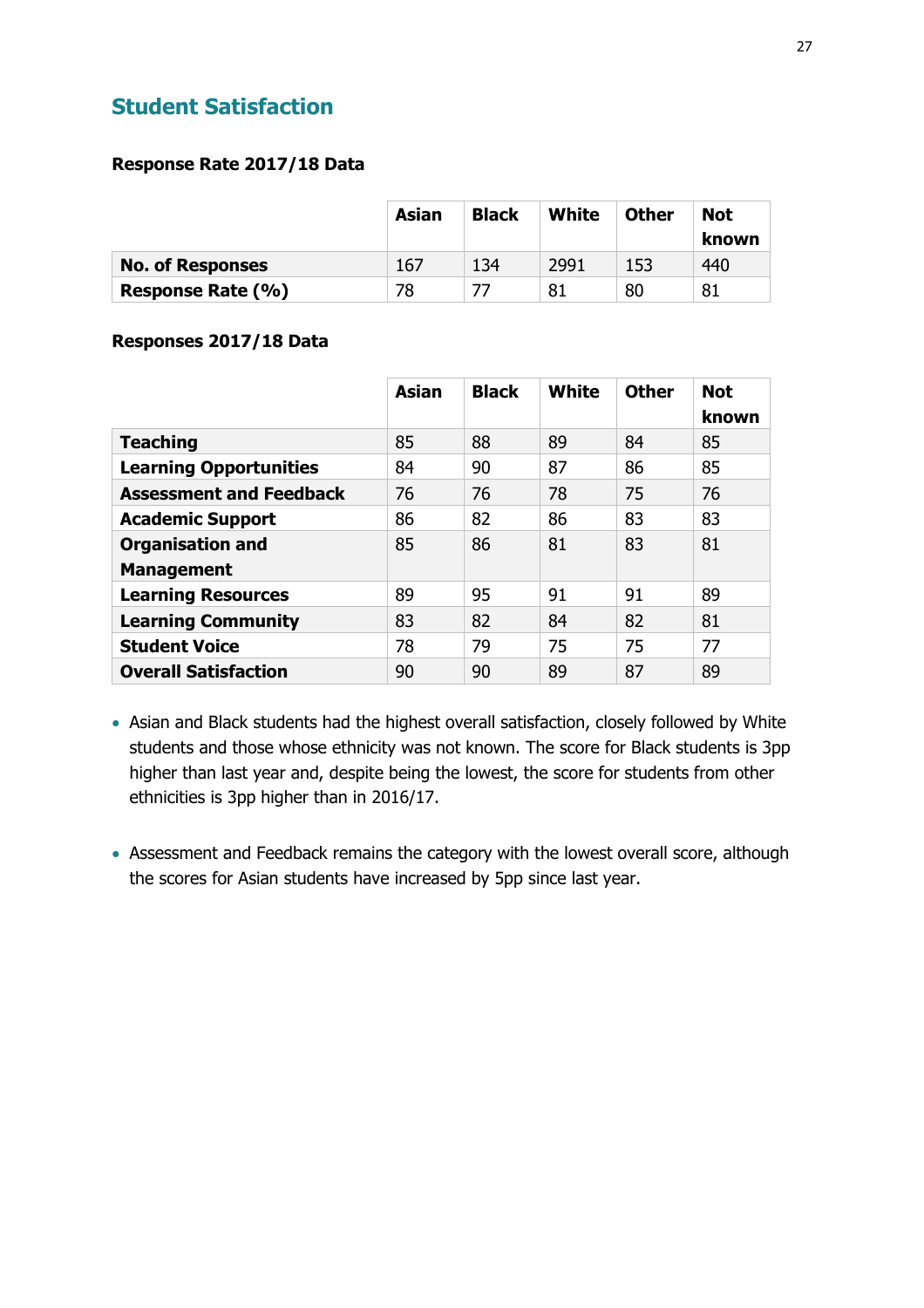## <span id="page-27-0"></span>**Graduate Outcomes**

### **2016/17 data**

|                                      | <b>BME</b> | <b>White</b> |
|--------------------------------------|------------|--------------|
| $KPI\%$                              | 76         | 77           |
| <b>Professional and Managerial %</b> | 74         | 77           |
| Study %                              | 22         | 13           |
| Self-Employed %                      | 3          | 5            |
| <b>Unemployed %</b>                  | 4          | 4            |
| <b>Response Rate %</b>               | 83         | 83           |

- The proportion of BME students achieving a good graduate outcome is very similar to that of White students. Breaking the KPI down further, BME students were less likely to be employed in Professional and Managerial jobs after graduating, but were much more likely to be undertaking further study.
- The proportion of BME graduates who were unemployed is the same as White students, and is half that of 2015/16.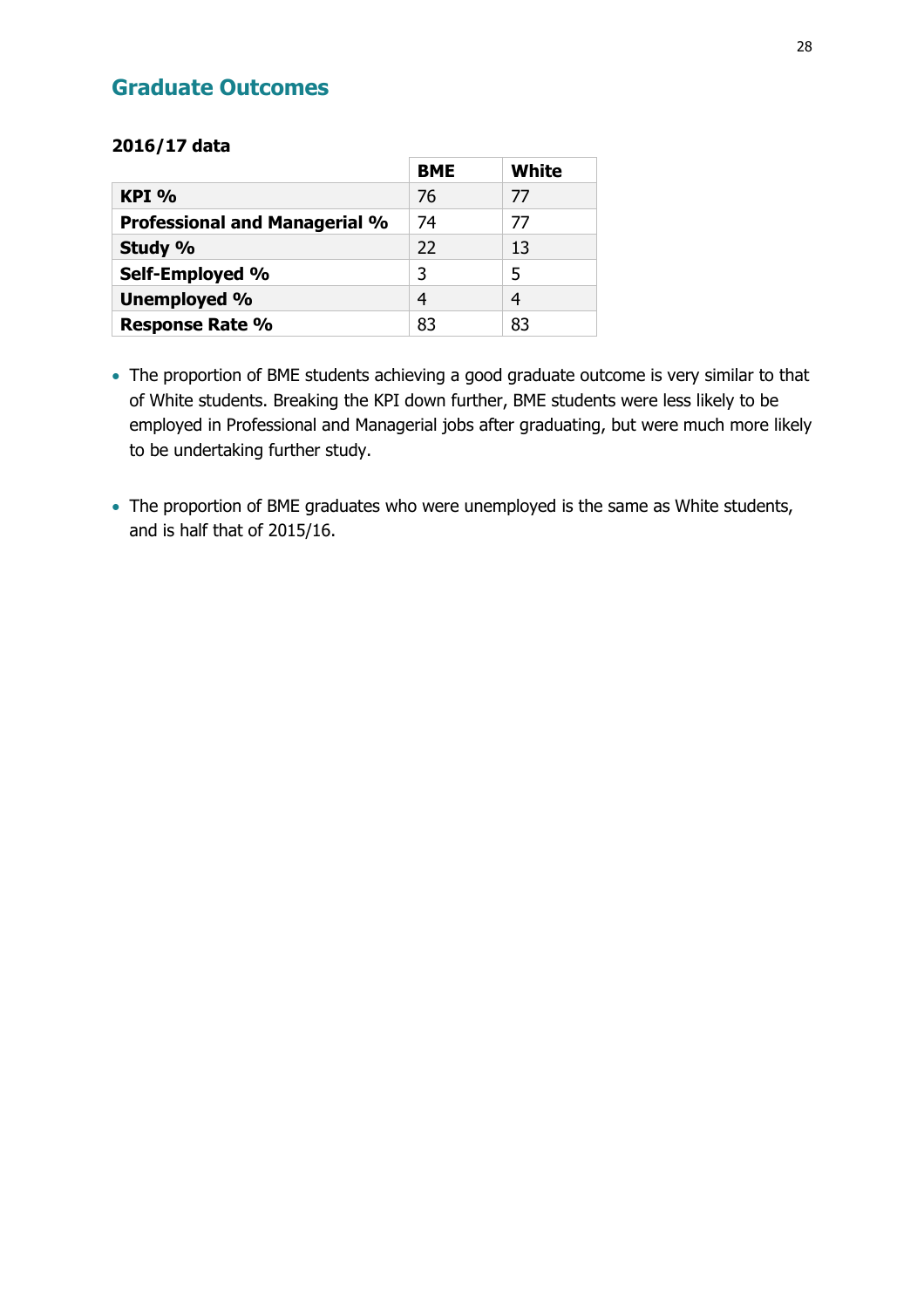## <span id="page-28-0"></span>**Gender**

## <span id="page-28-1"></span>**Applications and Enrolments**

|                     | <b>Female</b> | <b>Male</b> |
|---------------------|---------------|-------------|
| <b>Applications</b> | 16305         | 12779       |
| % Applications      | 56            | 44          |
| <b>Enrolments</b>   | 3253          | 2933        |
| % Enrolments        | 53            | 47          |



- As in previous years, more females (56%) applied for a place at UWE than males (44%). The gap between the genders has closed slightly: in 2016/17 58% of applicants were female compared to 42% male applicants.
- The gender divide for enrolments is very similar to last year, with a slightly greater proportion of females (53%) enrolling compared to males (47%).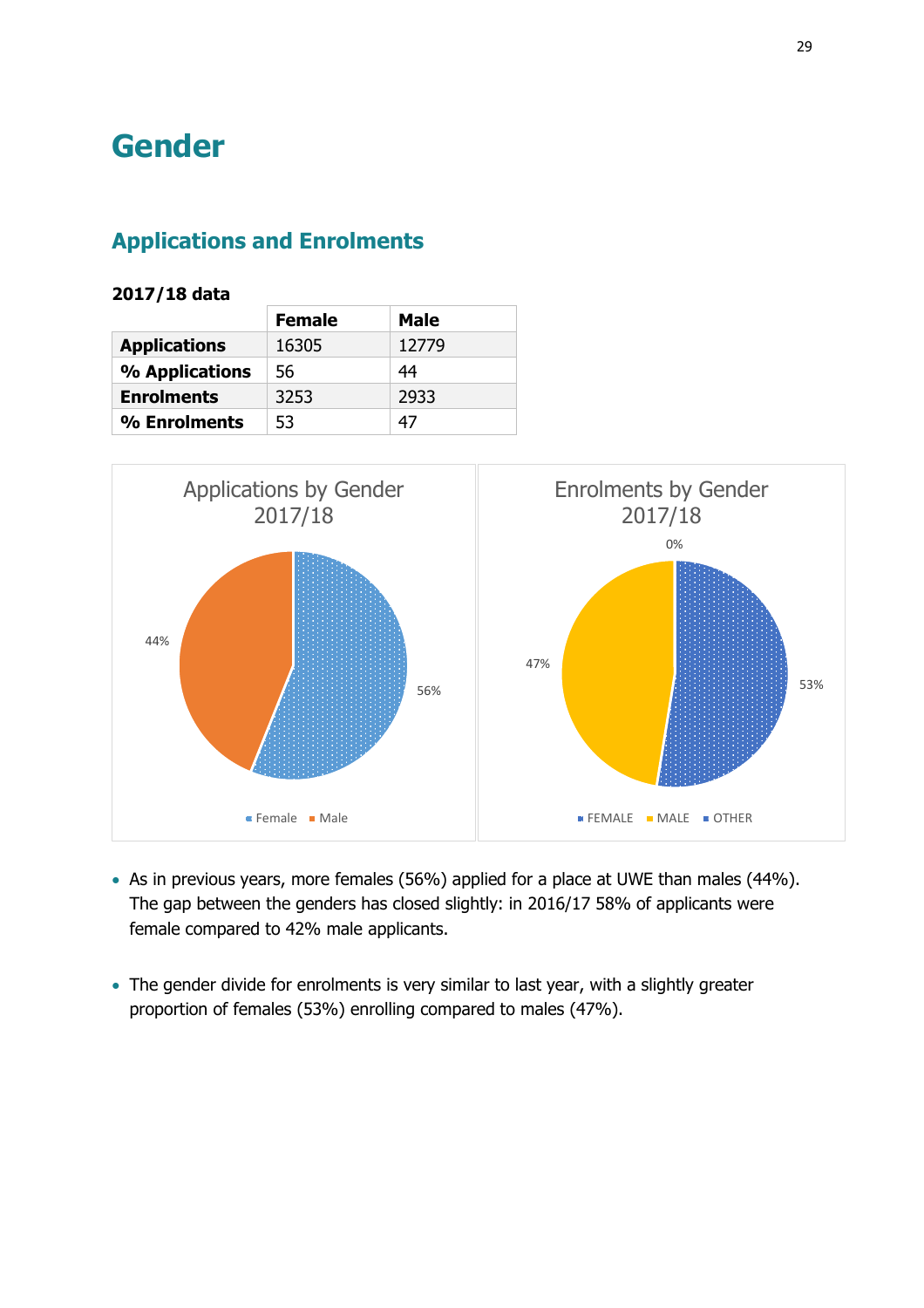## <span id="page-29-0"></span>**Non-Continuation**

|                         | <b>Female</b> | <b>Male</b> | <b>Other</b> |
|-------------------------|---------------|-------------|--------------|
| <b>Non-Continuation</b> | 226           | 287         |              |
| % Non-Continuation      |               | 10.2        |              |



- Both male and female students have shown a slight increase in non-continuation from 2016/17 to 2017/18.
- The male non-continuation rate has been higher than the female non-continuation rate by at least 2pp for the last three years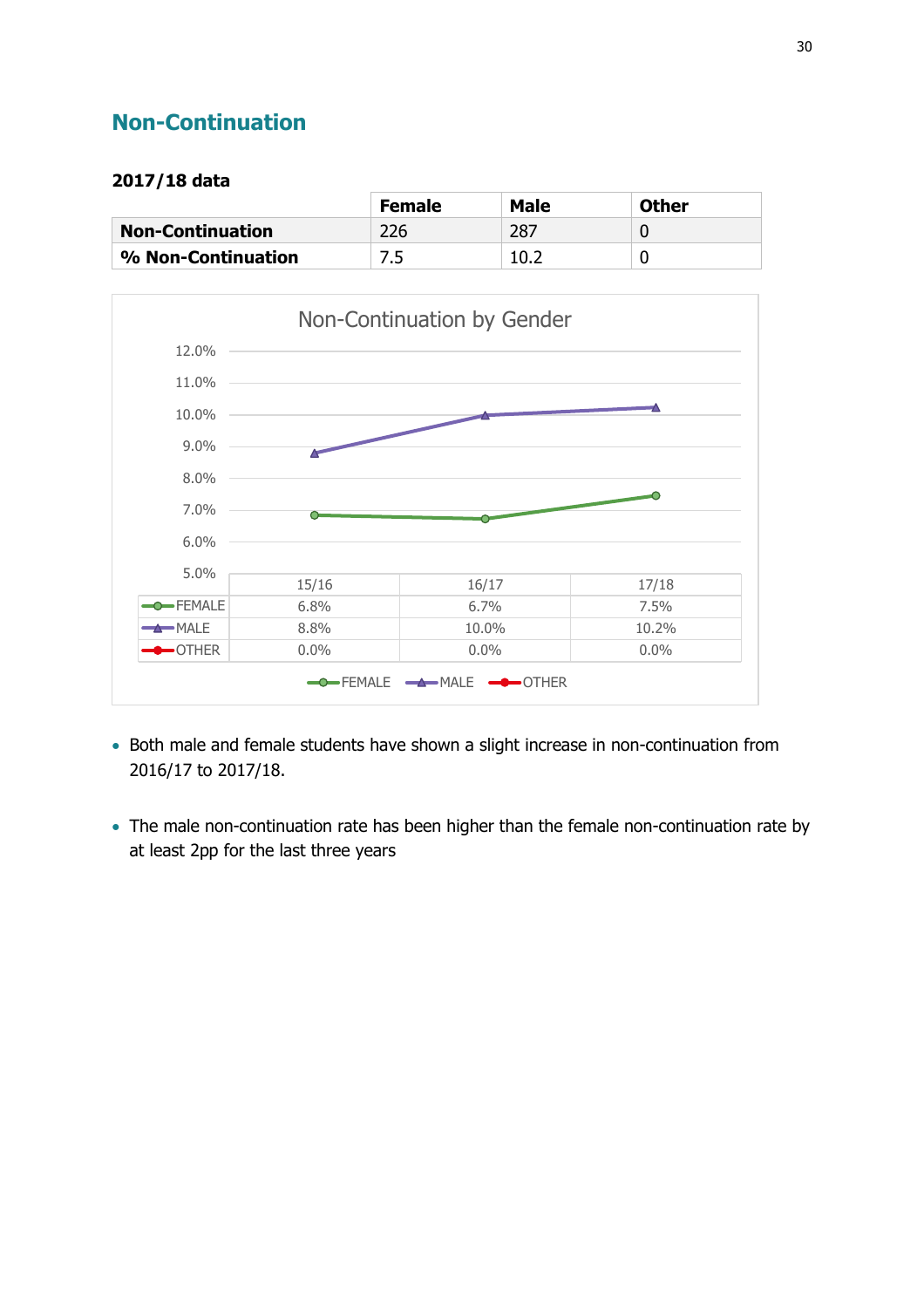## <span id="page-30-0"></span>**Good Honours**

|                     | <b>Female</b> | <b>Male</b> |
|---------------------|---------------|-------------|
| <b>Good Honours</b> | 2650          | 2130        |
| % Good Honours      | 78.5          | 74.3        |



- As has been the case for the past three years, female students were more likely than male students to achieve good honours.
- The proportion of male students achieving good honours has increased steadily over the past three years, whilst the proportion of female students getting good honours has plateaued. This has resulted in the gap between the two groups decreasing to 5pp.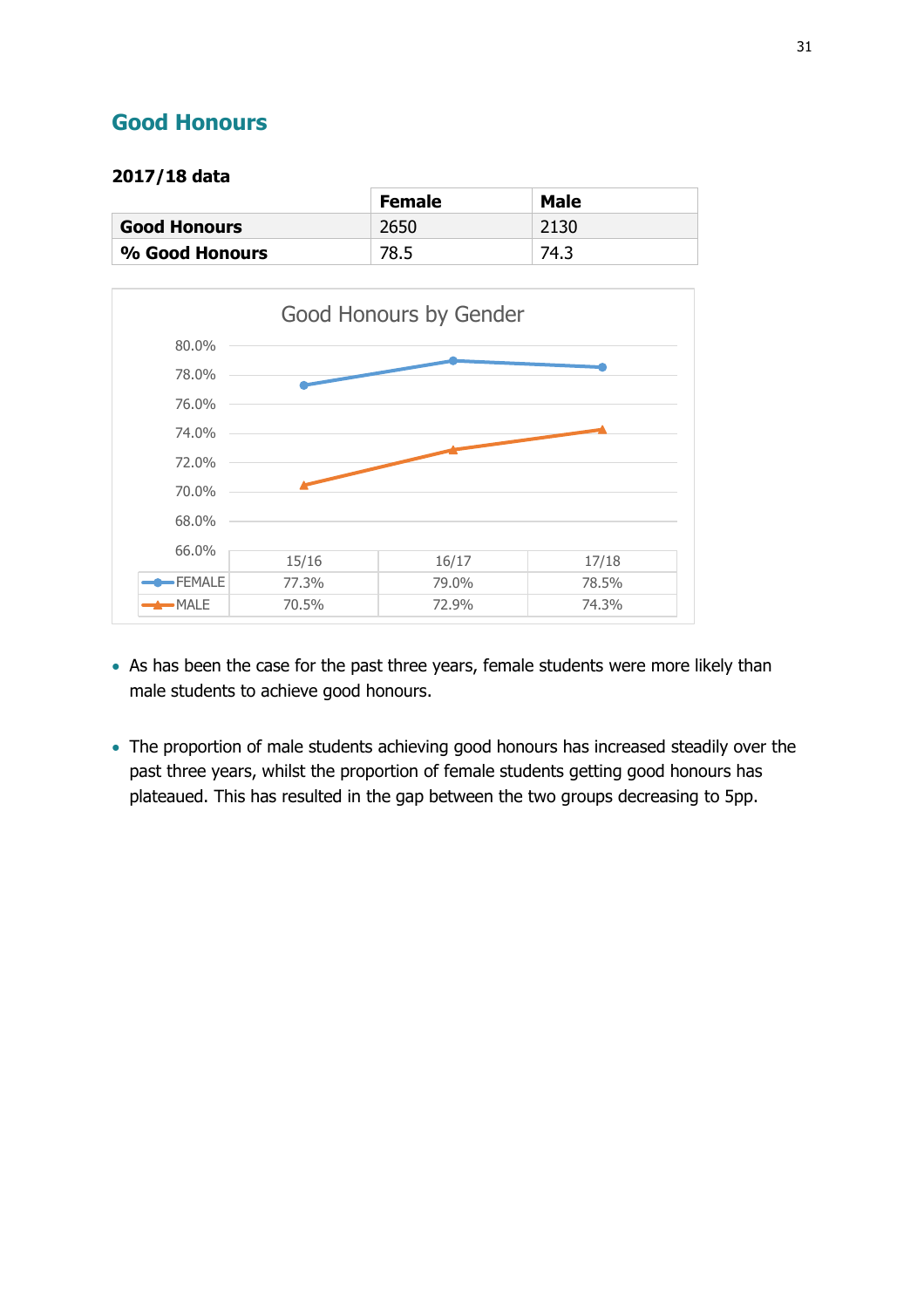## <span id="page-31-0"></span>**Student Satisfaction**

#### **Response Rate 2017/18 Data**

|                         | <b>Female</b> | Male |
|-------------------------|---------------|------|
| <b>No. of Responses</b> | 2127          | 1758 |
| <b>Response Rate</b>    | 81            | 80   |

#### **Responses 2017/18 Data**

|                                    | <b>Female</b> | <b>Male</b> |
|------------------------------------|---------------|-------------|
| <b>Teaching</b>                    | 88            | 87          |
| <b>Learning Opportunities</b>      | 88            | 86          |
| <b>Assessment and Feedback</b>     | 79            | 76          |
| <b>Academic Support</b>            | 85            | 85          |
| <b>Organisation and Management</b> | 81            | 82          |
| <b>Learning Resources</b>          | 92            | 89          |
| <b>Learning Community</b>          | 84            | 83          |
| <b>Student Voice</b>               | 76            | 74          |
| <b>Overall Satisfaction</b>        | 90            | 88          |

- Overall, male students were less satisfied with their university experience than female students, although the score this year is 1pp higher than in 2016/17.
- The scores for male students were lower than those for female students in every category except Academic Support, where scores were equal, and Organisation and Management, where male students were slightly more satisfied. The difference between the two groups is no more than 3pp for any of the categories.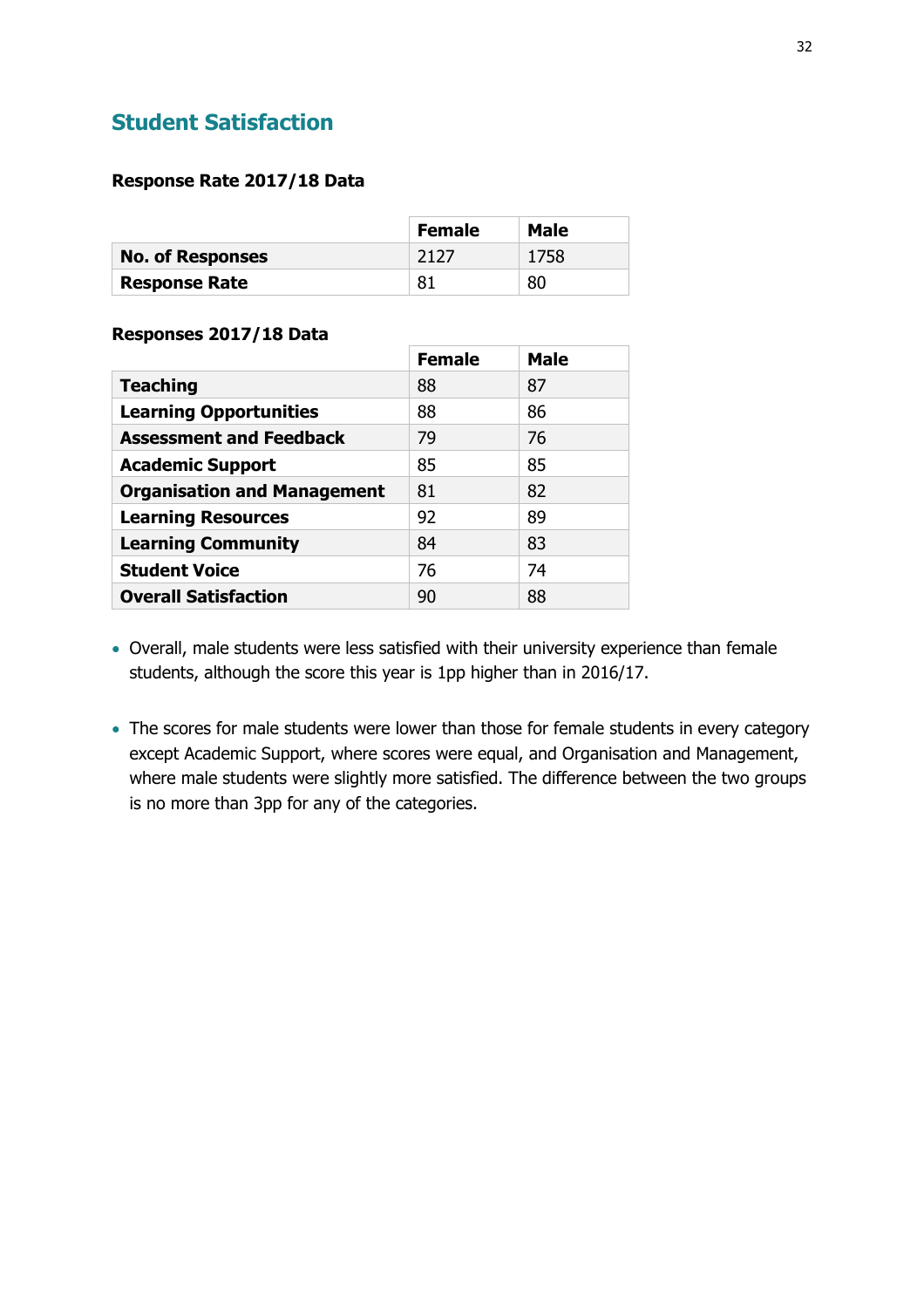## <span id="page-32-0"></span>**Graduate Outcomes**

#### **2016/17 data**

|                                      | <b>Female</b> | <b>Male</b> |
|--------------------------------------|---------------|-------------|
| $KPI\%$                              | 77            | 77          |
| <b>Professional and Managerial %</b> | 76            | 77          |
| Study %                              | 14            | 14          |
| Self-Employed %                      | 3             | 6           |
| Unemployed %                         | 4             | 4           |
| <b>Response Rate %</b>               | 84            | 81          |

- The same proportion of female graduates achieved a good graduate outcome as males, and the genders were similarly matched for both professional & managerial employment and study.
- Female and male graduates were also equally likely to be unemployed, although males were more likely to be self-employed.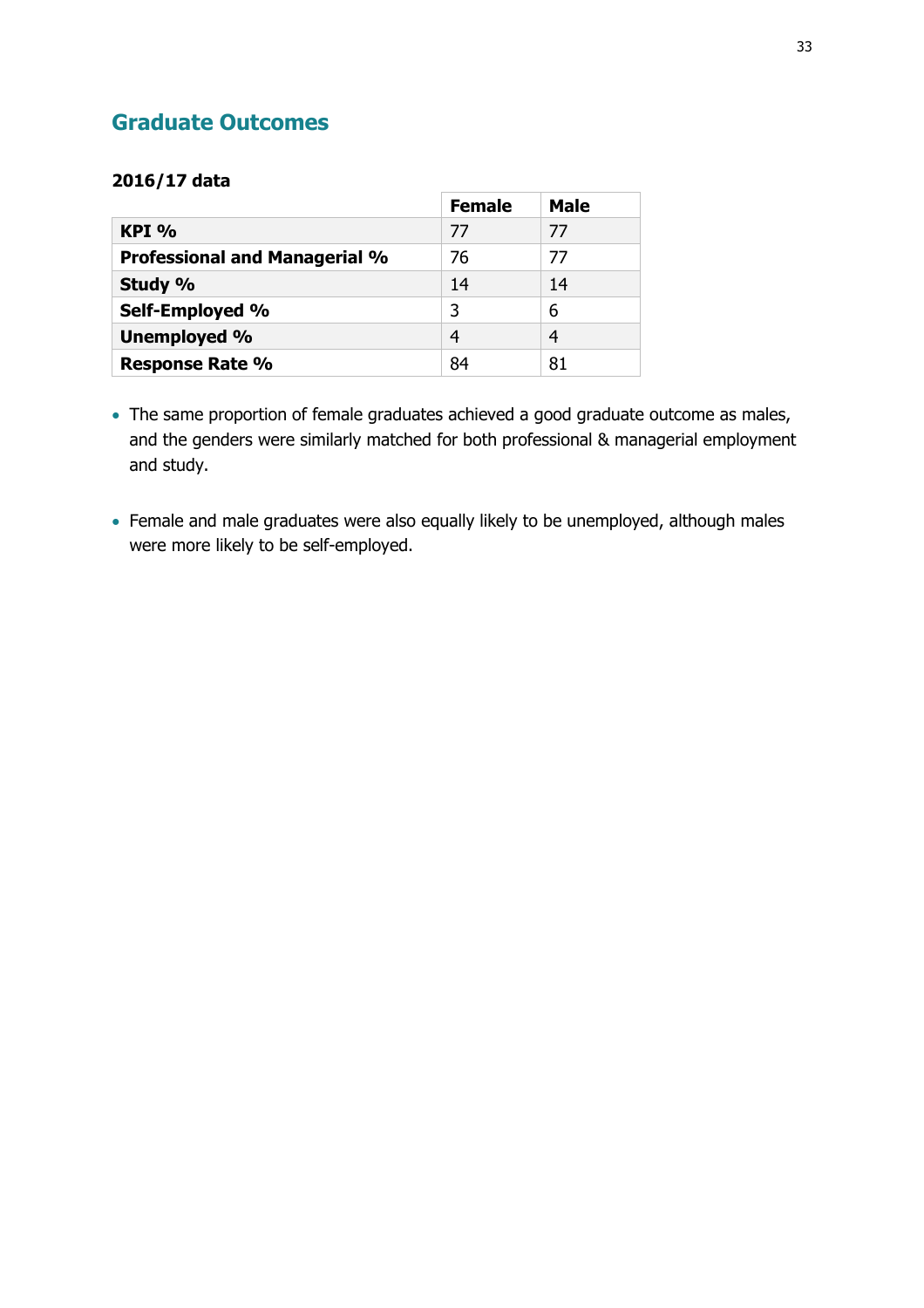## <span id="page-33-0"></span>**Low Participation Neighbourhoods (LPN)**

## <span id="page-33-1"></span>**Applications and Enrolments**

|                     | <b>LPN Young</b> | <b>Other young</b> |
|---------------------|------------------|--------------------|
| <b>Applications</b> | 6395             | 16993              |
| % Applications      | 27               | 73                 |
| <b>Enrolments</b>   | 1386             | 3395               |
| % Enrolments        | 79               | 71                 |



- The proportion of students from Low Participation Neighbourhoods applying to the university is slightly less than last year: 27% in 2017/18 compared to 29% in 2016/17.
- However, the proportion of new students enrolling at UWE who are from LPN has increased by 1pp from 28%.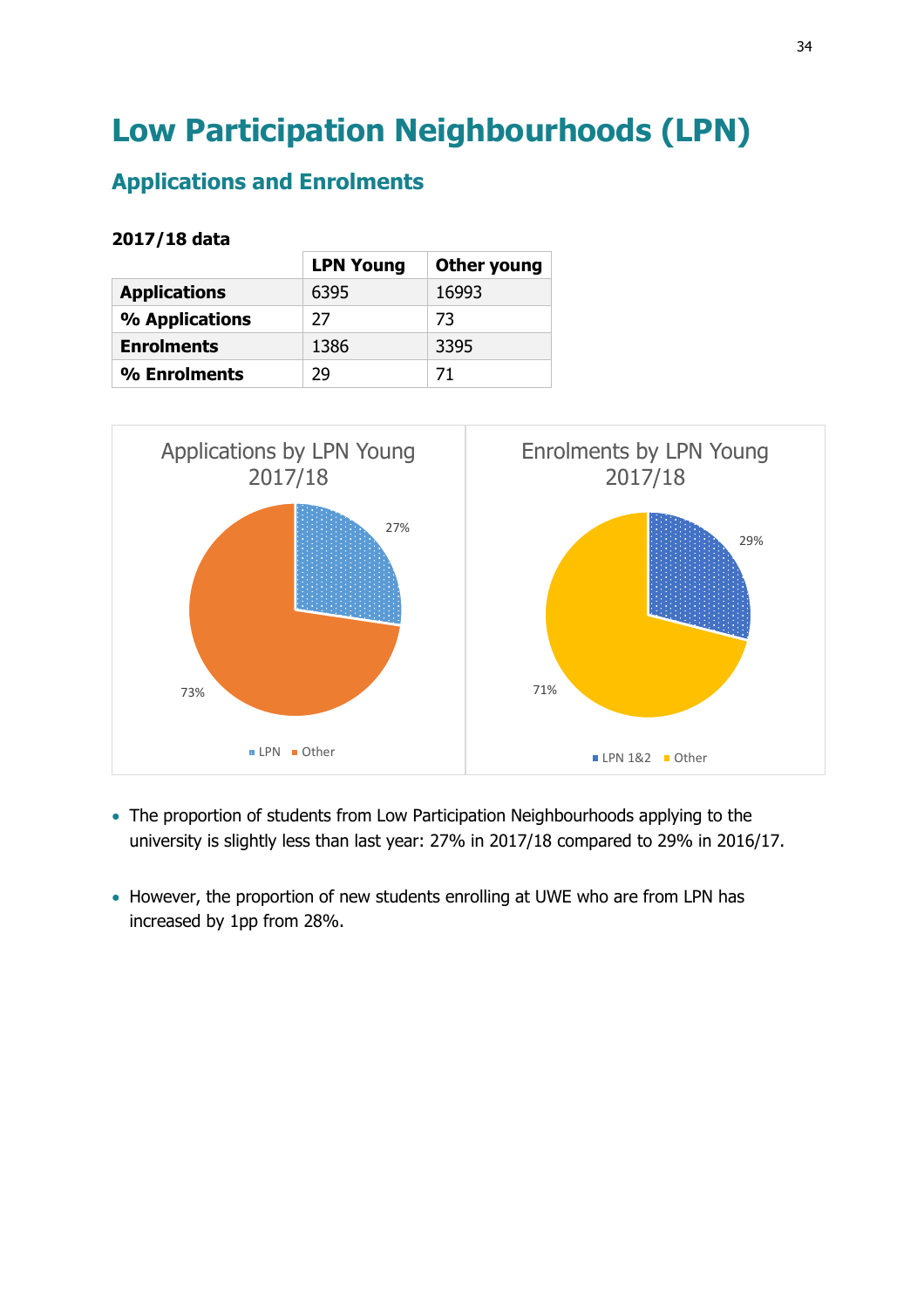## <span id="page-34-0"></span>**Non-Continuation**

|                         | <b>LPN Young</b> | <b>Other</b> |
|-------------------------|------------------|--------------|
| <b>Non-Continuation</b> | 140              | -373         |
| % Non-Continuation      | 10.0             | 8.4          |



- Students who are LPN Young have had a higher non-continuation rate than the 'other' category of students for the last three years.
- The non-continuation rate for LPN Young students has remained stable from 2016/17 to 2017/18 compared to an increase of 2pp from 2015/16 to 2016/17.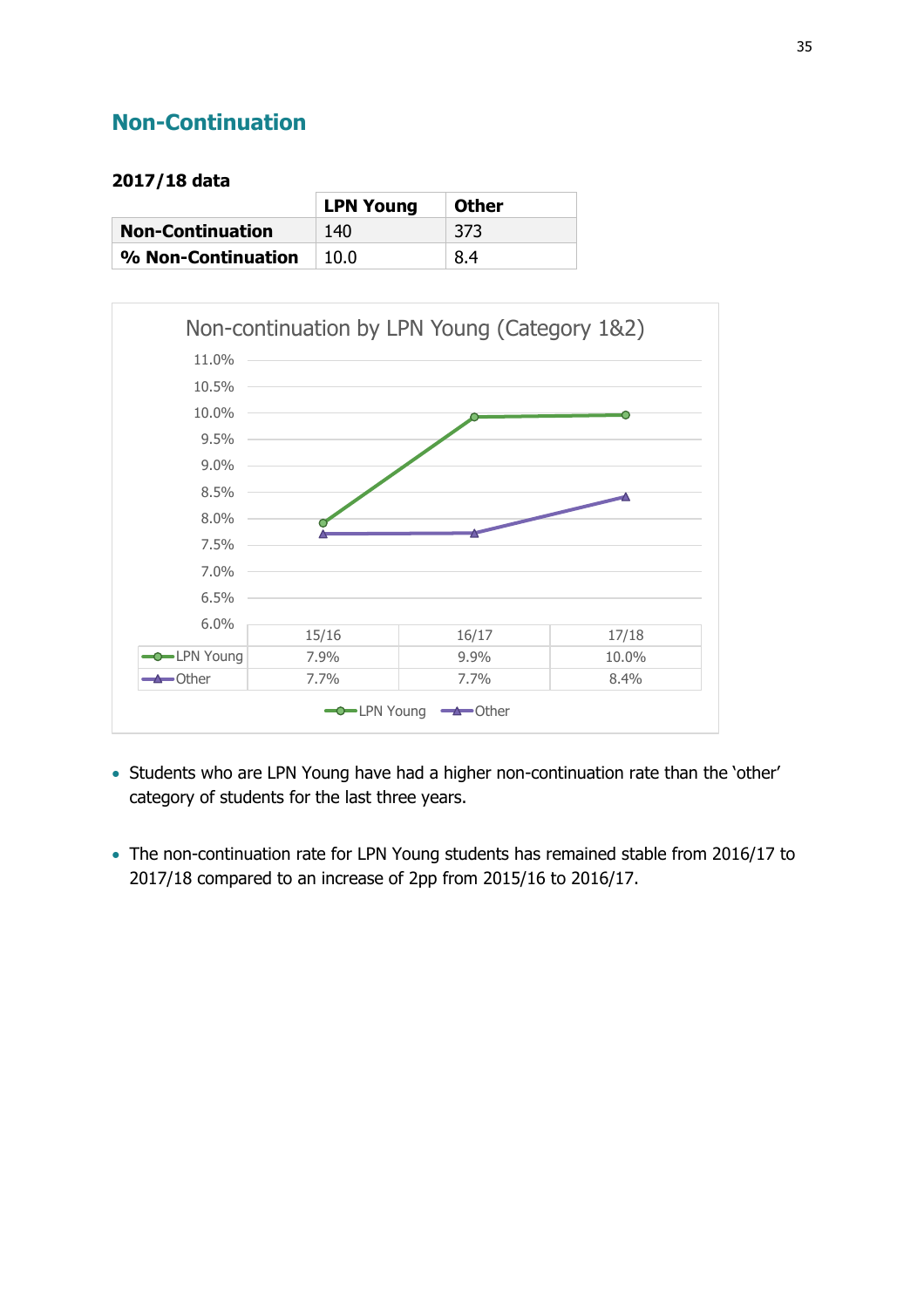## <span id="page-35-0"></span>**Good Honours**

|                     | <b>LPN Young</b> | Other young |
|---------------------|------------------|-------------|
| <b>Good Honours</b> | 858              | 3923        |
| % Good Honours      | 79.9             | 75.9        |



- A greater proportion of LPN Young students (80%) achieved good honours in 2017/18 compared to other students (76%).
- The proportion of LPN Young students receiving a first or 2:1 has risen steadily over the past 3 years, whereas the good honours rate for other young students has plateaued.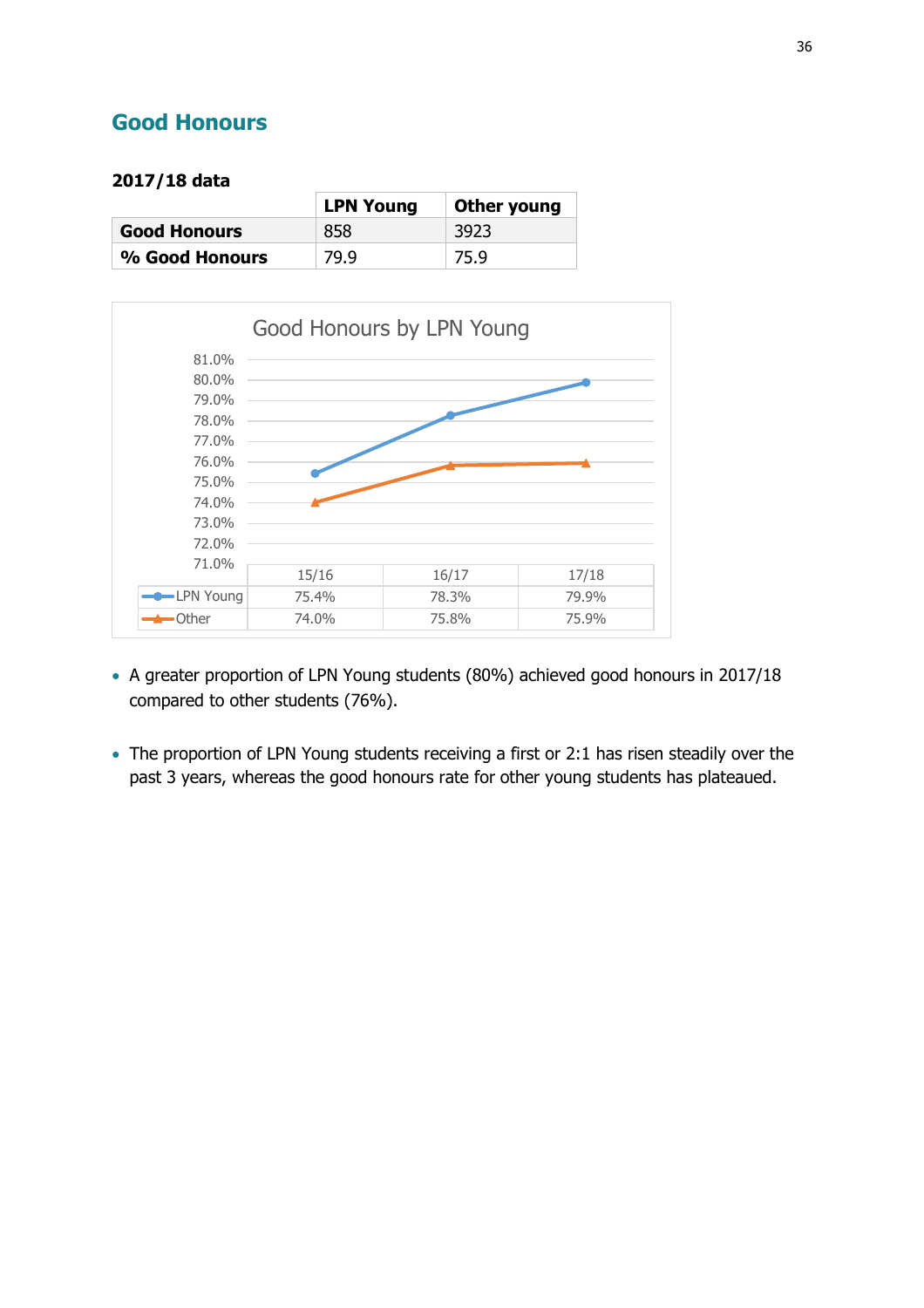## <span id="page-36-0"></span>**Graduate Outcomes**

#### **2016/17 data**

|                                      | <b>LPN</b> | <b>Other</b> |
|--------------------------------------|------------|--------------|
| $KPI$ %                              | 79         | 76           |
| <b>Professional and Managerial %</b> | 79         | 76           |
| Study %                              | 15         | 13           |
| Self-employed %                      | 3          | 5            |
| Unemployed %                         | 4          | 4            |
| <b>Response Rate %</b>               | 82         | 83           |

- Graduates from low participation neighbourhoods were slightly more likely to achieve a good graduate outcome than other young students.
- Graduates from LPN and other young students are equally likely to be unemployed, although other young students were more likely to be self-employed.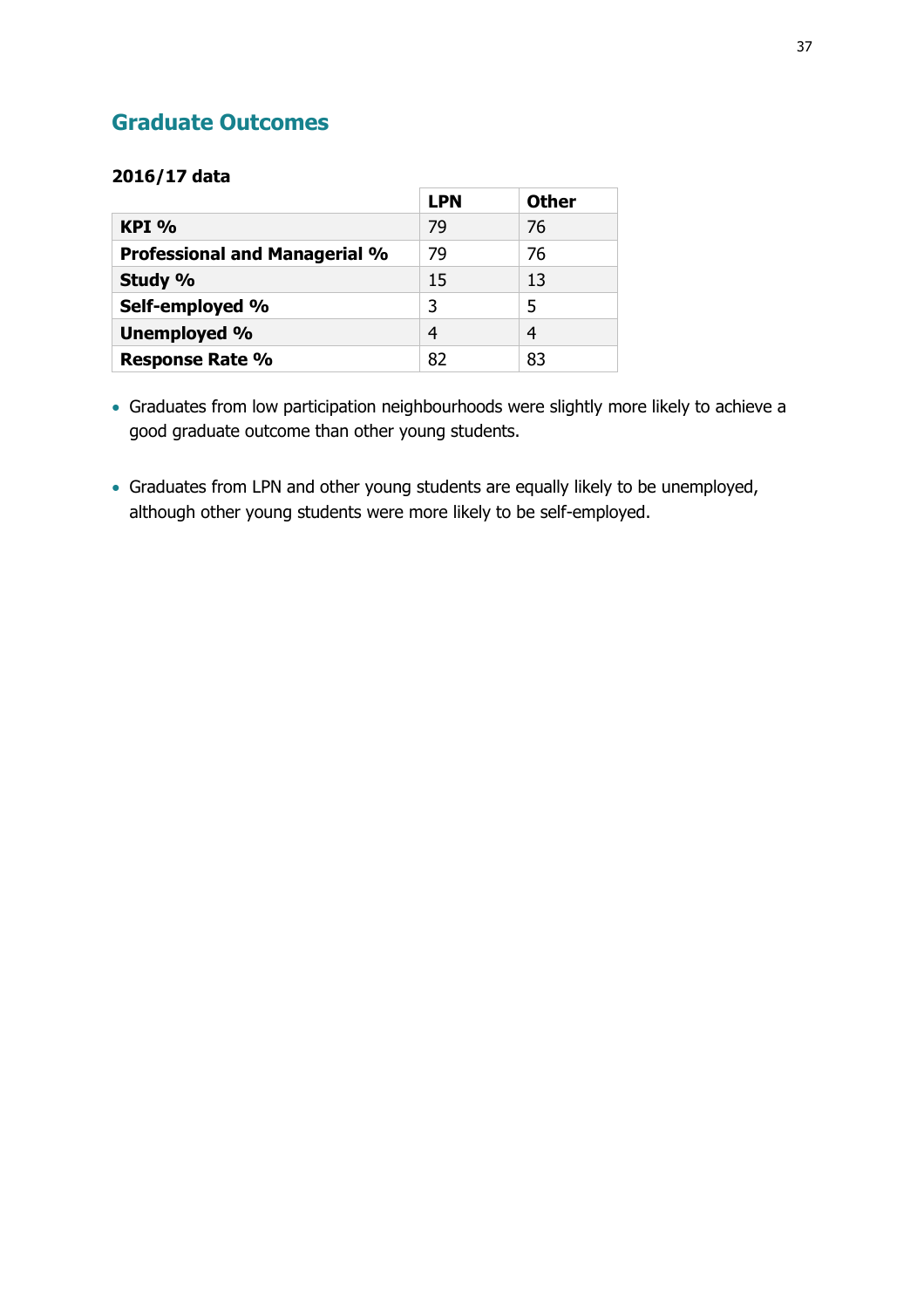## <span id="page-37-0"></span>**Gender Identity 2017/18**

## <span id="page-37-1"></span>**Enrolments**

#### **2017/18 data**

| <b>Identifies as</b><br>transgender |     | Does not<br>identify as<br>transgender | <b>Information</b><br>refused | N/A |  |
|-------------------------------------|-----|----------------------------------------|-------------------------------|-----|--|
| <b>Enrolments</b>                   | 16  | 5697                                   | 100                           | 374 |  |
| % Enrolments                        | 0.3 | 92.1                                   | 1.6                           | 6.0 |  |



 A very small proportion of students (0.3%) entering the university in 2017/18 identified as transgender.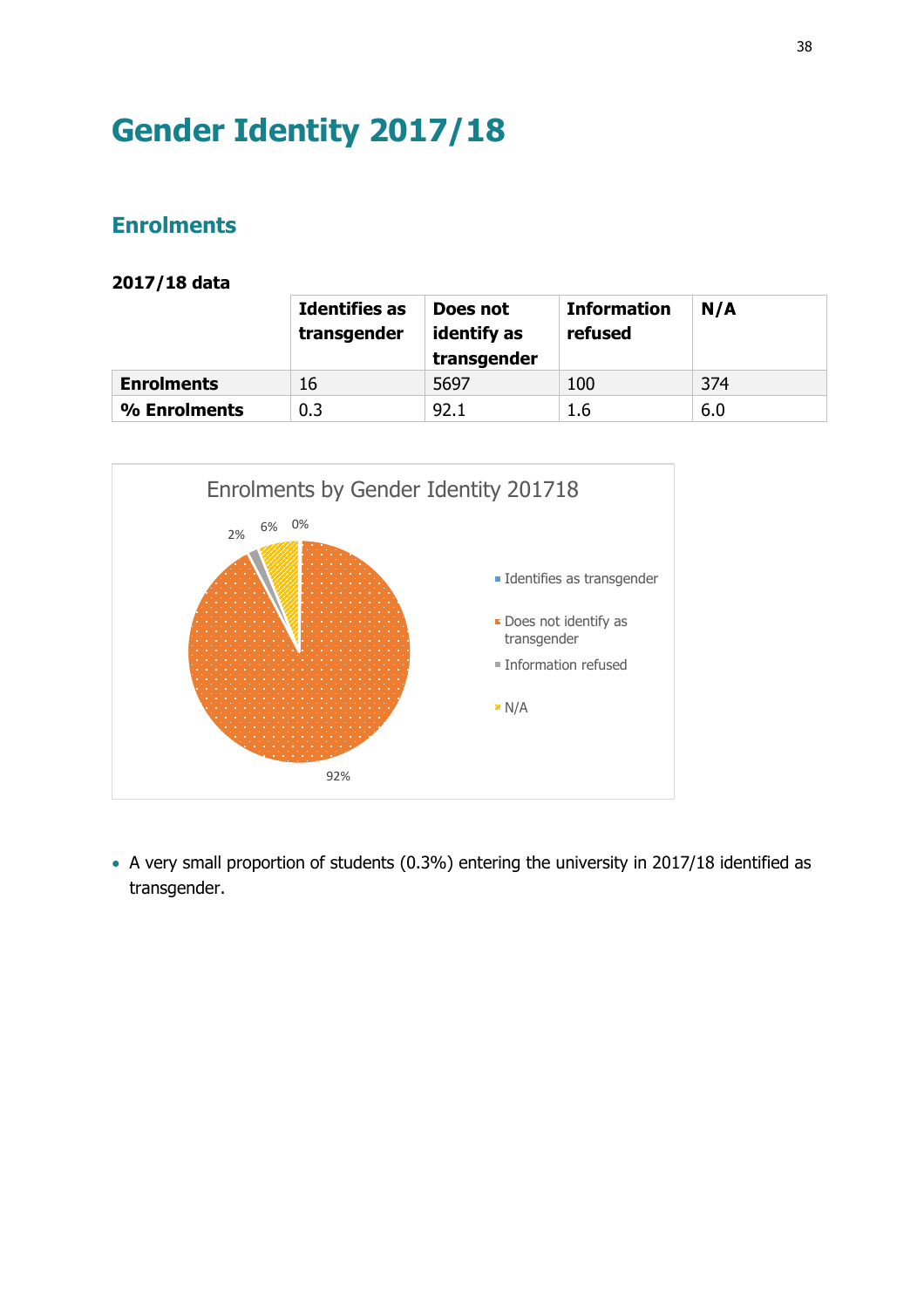## <span id="page-38-0"></span>**Sexual Orientation 2017/18**

## <span id="page-38-1"></span>**Enrolments**

|                   | <b>Bisexual</b><br>person | Gay<br>man | Gay<br>woman/<br>lesbian | <b>Heterosexual</b> | <b>Information</b><br>refused | N/A | <b>Other</b> |
|-------------------|---------------------------|------------|--------------------------|---------------------|-------------------------------|-----|--------------|
| <b>Enrolments</b> | 199                       | 71         | 39                       | 5088                | 332                           | 369 | 89           |
| % Enrolments      | 3.2                       |            | 0.6                      | 82.2                | 5.4                           | 6.0 | 1.4          |



- The majority of students (82.2%) enrolling at UWE in 2017/18 identified as heterosexual.
- The second largest group (other than 'N/A or 'Information Refused') were students identifying as bisexual (3.2%).
- 1.7% of students identified as gay, which breaks down to 1.1% reporting they were a gay man and 0.6% reporting they were a gay woman/lesbian.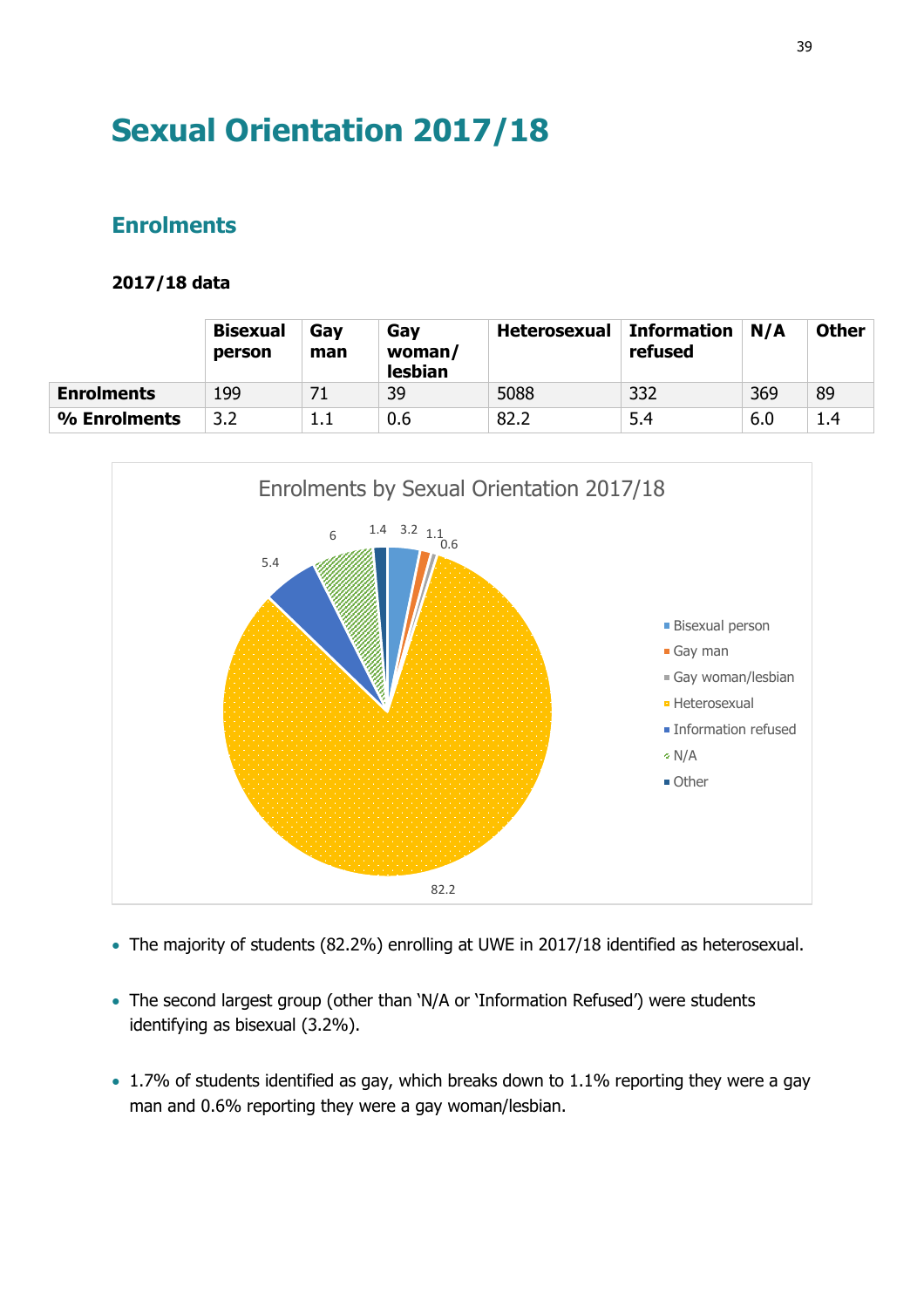## **Religious Beliefs 2017/18**

## **Enrolments**

|                   | <b>Buddhist</b> | <b>Christian</b> | <b>Hindu</b> | <b>Jewish</b> | <b>Muslim</b> | <b>No religion</b> | <b>Sikh</b> | <b>Spiritual</b> | Any other       | N/A | <b>Information</b> |
|-------------------|-----------------|------------------|--------------|---------------|---------------|--------------------|-------------|------------------|-----------------|-----|--------------------|
|                   |                 |                  |              |               |               |                    |             |                  | religion/belief |     | refused            |
| <b>Enrolments</b> | 20              | 1385             | 23           | ᆠ             | 269           | 3686               | 16          | 107              | 62              | 369 | 239                |
| % Enrolments      | 0.3             | 22.4             | 0.4          | 0.2           | 4.3           | 59.6               | 0.3         | .                | 1.0             | 6.0 | 3.9                |

- <span id="page-39-0"></span>• Nearly six out of ten students (59.6%) enrolling in 2017/18 declared they had no religion.
- <span id="page-39-1"></span>• 30.6% of new students reported having religious beliefs. The largest group was Christian (22.4%) followed by Muslim (4.3%) and then Spiritual (1.7%).

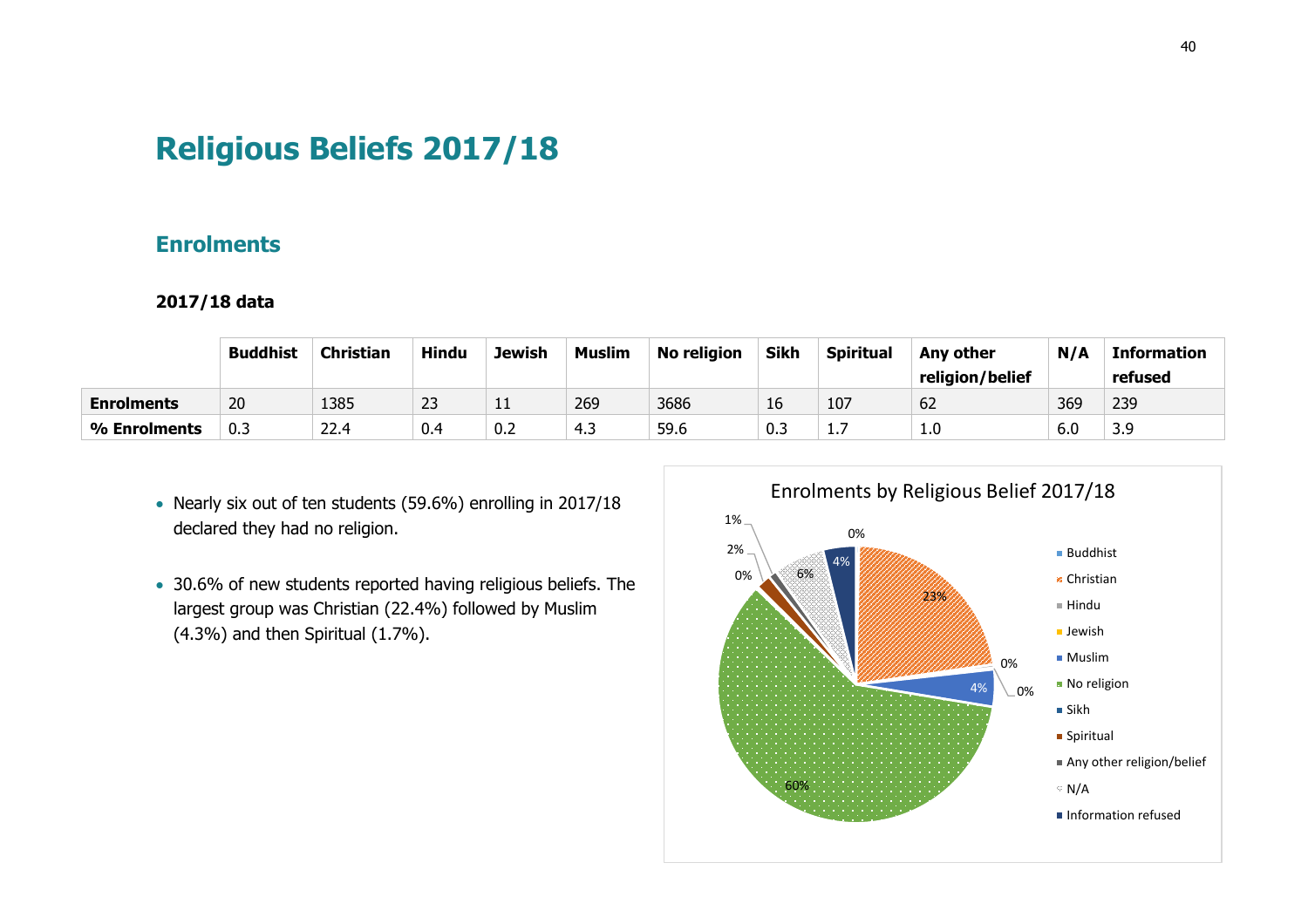## <span id="page-40-0"></span>**Background**

UWE Bristol has a long standing and recognised commitment to improving access and participation for students from underrepresented groups, and promoting equality for both staff and students.

The university has a Widening Participation strategic committee which is responsible for setting a clear direction for our WP work. This includes diversifying our student body, as well as ensuring that all students have an equitable experience and equitable chance of success. In addition, the university has a single equality scheme which sets out the strategic direction for mainstreaming and embedding equality in its core activities.

This report is designed to provide actionable evidence about our progress in equality, access and participation for students to date. It is published annually (at the end of January) and is retrospective (reflecting on students from the previous academic year). It is not designed to be a mechanism for summarising or assessing key performance indicators, but it is an opportunity to explore our student data.

## <span id="page-40-1"></span>**Protected Characteristics and Target Groups**

## <span id="page-40-2"></span>**Definition of Terms**

Age: Young students are those who enter higher education before the age of 21; mature students are those who enter higher education on or after the age of 21.

**Disability:** Students who disclose a disability are recorded as 'Disabled' and 'Not Disabled'; students can apply for Disabled Student Allowance (DSA) at any point during their time at UWE although changes to DSA from September 2015 have resulted in a changed support package.

**Ethnicity:** Students' ethnicity is reported here both as being either BME (Black and Minority Ethnic), White or Unknown and only Home-fee status students are included (i.e. not international students). In some instances, the BME category is then broken down into broad ethnic groupings such as Black, Asian etc.

**Gender:** Students self-disclose their gender as being male or female. Students can also disclose an indeterminate gender which might correspond to a non-binary gender identity.

**LPN:** Using the HEFCE classification POLAR3 (Participation of Local Areas) data, young students are categorised as being either from an LPN postcode (an area of low participation in Higher Education) or not being from an LPN postcode. This categorisation is based on whether their home (i.e. not term time) postcode falls within a postcode that is within the bottom 40% nationally (i.e. in England) of postcodes for the proportion of young people progressing to university. Please note that the definition of LPN has changed, and in previous years it referred to students from the bottom 20% of postcodes.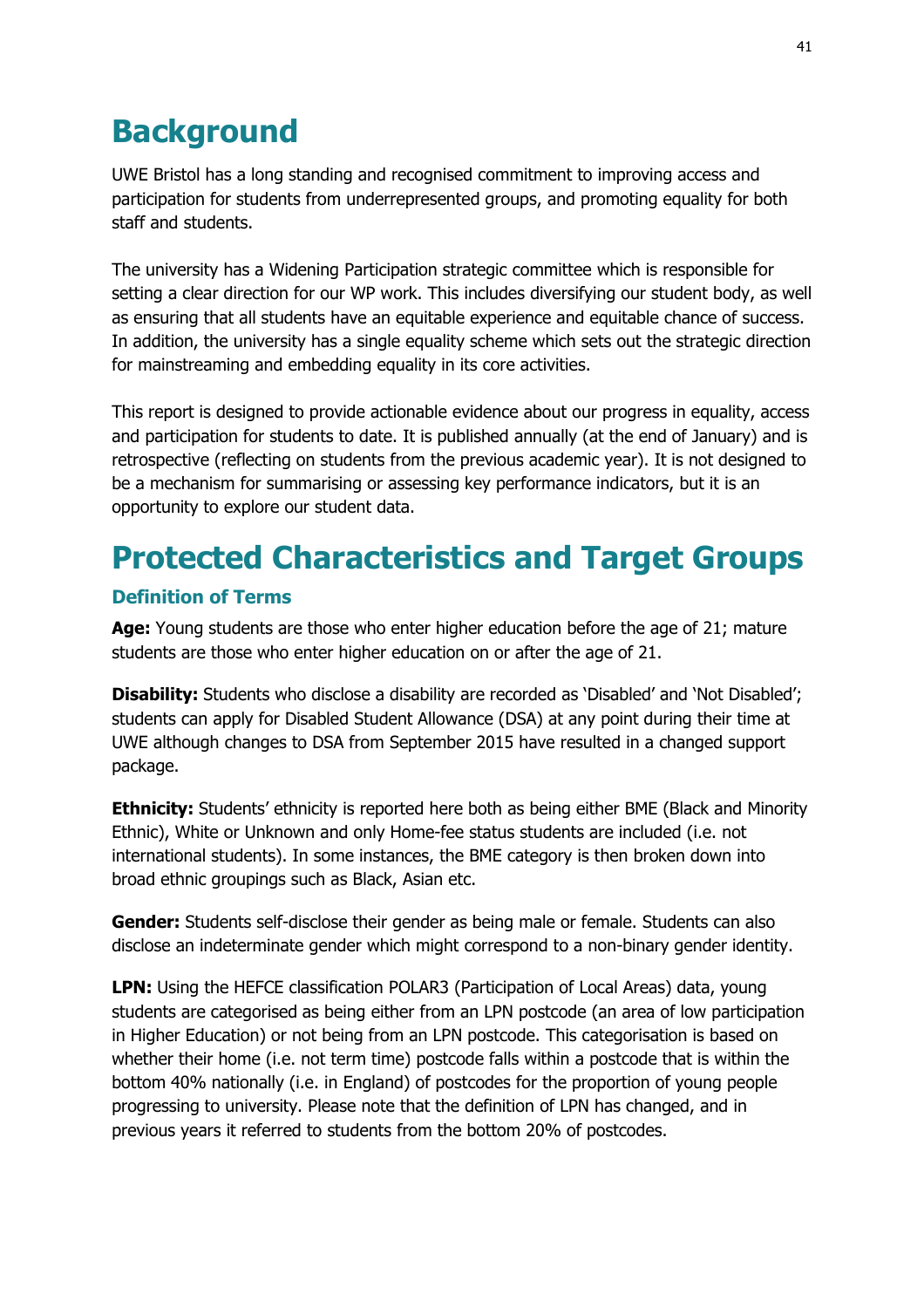### <span id="page-41-0"></span>**New Reporting Categories**

This is the first year we have reported on gender identity, sexual orientation, and religious beliefs. This data has not previously been collected in a way which enables us to report on it, but we now have access to data on enrolments for each of these characteristics.

**Gender identity:** Students self-disclose their gender identity as identifying as transgender or not identifying as transgender. There is also an option to refuse to provide this information.

**Sexual orientation:** Students self-disclose their sexual orientation as being a bisexual person, gay man, gay woman/lesbian, heterosexual or other. There is also an option to refuse to provide this information.

**Religious beliefs:** Students self-disclose their religious beliefs, and are given the following options: Buddhist, Christian, Hindu, Jewish, Muslim, No religion, Sikh, Spiritual, Any other religion/belief. There is also an option to refuse to provide this information.

## <span id="page-41-1"></span>**Data Population**

The data within the report focuses on undergraduate students engaged in full time study at the University of the West of England who are either paying Home fees (i.e. not International students) or who are UK domiciled (it is likely that these populations are largely the same but different measures are used in various reports). The reasons for these criteria are twofold: firstly, this population makes up the significant proportion of our student cohort and secondly, these students' progression and experiences are more similar, allowing for comparison.

## <span id="page-41-2"></span>**Data Metrics**

## <span id="page-41-3"></span>**Applications**

Application data includes applications to all undergraduate programmes (including through clearing and adjustment) that have gone through a standard UCAS linked application and are recorded on our student applicant database. The technical specification of this data is:

**Home/EU fee status, Full time study, undergraduate programmes, September intake only, all levels of entry, including admissions to all programmes each year (including those that were closed for recruitment the following year) and excluding applications to foundation degrees taught at UWE federation colleges.** 

### <span id="page-41-4"></span>**Enrolments**

Enrolment data is a count of all new, undergraduate students enrolling on their 1st year of study of a first degree at UWE. The technical specification of the enrolment data is:

**Home/EU fee status, Full time study, undergraduate programmes, September intake only, first year entry, new students only (i.e. not previously at UWE or in a foundation degree through a partnership agreement).**